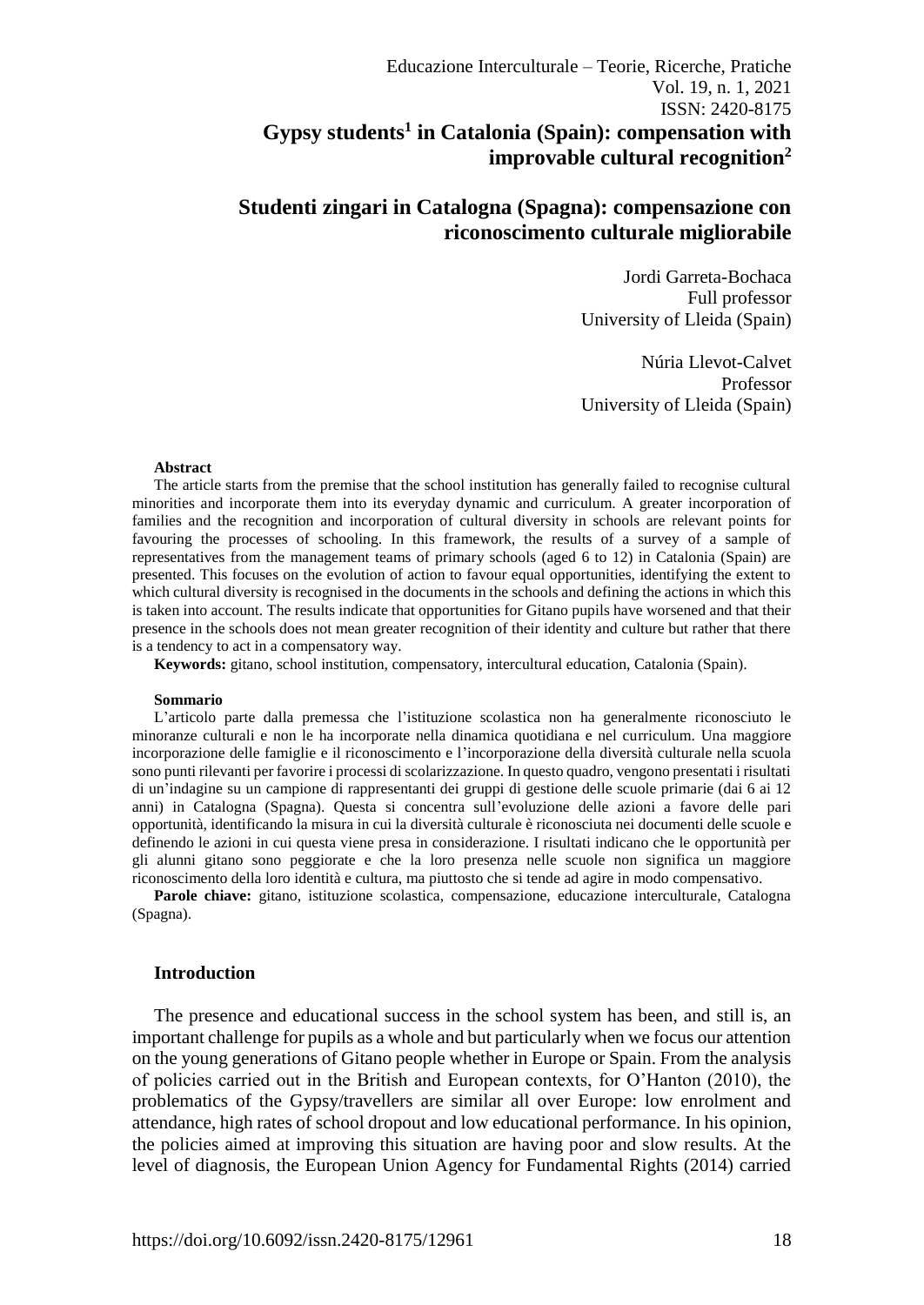Educazione Interculturale – Teorie, Ricerche, Pratiche Vol. 19, n. 1, 2021 ISSN: 2420-8175

out a broad-based study in eleven European Union countries with Roma and non-Roma population. This identified four main problems in educational questions: a low literacy rate, high levels of school dropout before finishing secondary education, a high risk of segregation in the school and low presence at the pre-school level. The comparative analysis shows a breach between the educational level of the Roma and non-Roma. Nevertheless, the educational level of the young Roma is higher than that of previous generations within their community (Fundación Secretariado Gitano, 2006; Rica, Gorjón, Miller and Úbeda, 2019).

On the other hand, numerous studies have focussed on how to improve the incorporation of Roma pupils into education systems, often starting from the underlying factors of low performance, absenteeism and school dropout, attitudes of no acceptance of the Roma families regarding schooling as it is defined, etc. Derrington & Kendal (2008) state that there has been a tendency, which they consider a risk, to give too much importance to cultural factors as a causal explanation for why Gypsy students do not have better academic results. In fact, the authors cited consider that emphasising this aspect contributes to the construction of a theory that there is a cultural pathology and so, other influential factors becoming invisible. Derrington and Kendal add that the institutional educational context also contributes to students feeling isolated, alienated and experiencing situations of racism (on anti-Gypsyism can be found: Piasere, 2012 and 2018). This means that it is difficult to develop the educational potential of these students without making changes in the educational institution and, as indicated by Szelei, Tinoca and Pinho (2019), if their voice is not heard so that these students and their culture are present. In fact, for Myers (2018), even when there are changes in the educational institution, these must be well evaluated since they are not always appropriate and may represent a new form of exclusion for Gypsy students since their difference is identified and classified by decision makers who are not Gypsy. On the other hand, Gobbo (2009) indicates that reticence and resistance among Roma students (specifically in Turin and Florence) to educational development cannot be explained solely through the cultural variable but must be contextualised in the wider field in which the attitudes and expectations of the *non Roma* (mainly teachers<sup>3</sup>, but also the rest of society) towards these have a significant weight. The author mentions that the Roma are not indifferent or resistant to education as such, but rather that their responses to institutional education vary in function of the educational proposal they are presented with and how they perceive the aims of said proposal.

On the institutional level, necessary improvements are indicated. These include participation and integration, the training of teachers (Messing, 2008; Szelei, Tinoca and Pinho, 2019) and the implementation of complementary (extra-scholar) actions of support for their schooling (Messing, 2008). It is also necessary to evaluate the culture and identity of the Gypsy/Travellers as a starting point for developing any policies or programmes as the schools that have better results are those that make efforts to integrate Gypsy/Traveller culture into their educational dynamics (for example, through materials that reflect historical and traditional elements), those that project higher expectations among the Gypsy/Traveller pupils and those that are able to make the curriculum more flexible (O'Hanton, 2010). While focussing on exploring the factors that influence the low performance and high absenteeism of Gypsy/Travellers pupils in primary and secondary education in Great Britain, Bhopal (2004) identified positive experiences that, as well as emphasising the necessity of greater involvement of the families in the logic of the education process, indicate that this encourages trust between families and professionals and allows the development of strategies for collaborative action to overcome the mentioned limitations of these students in the education system (European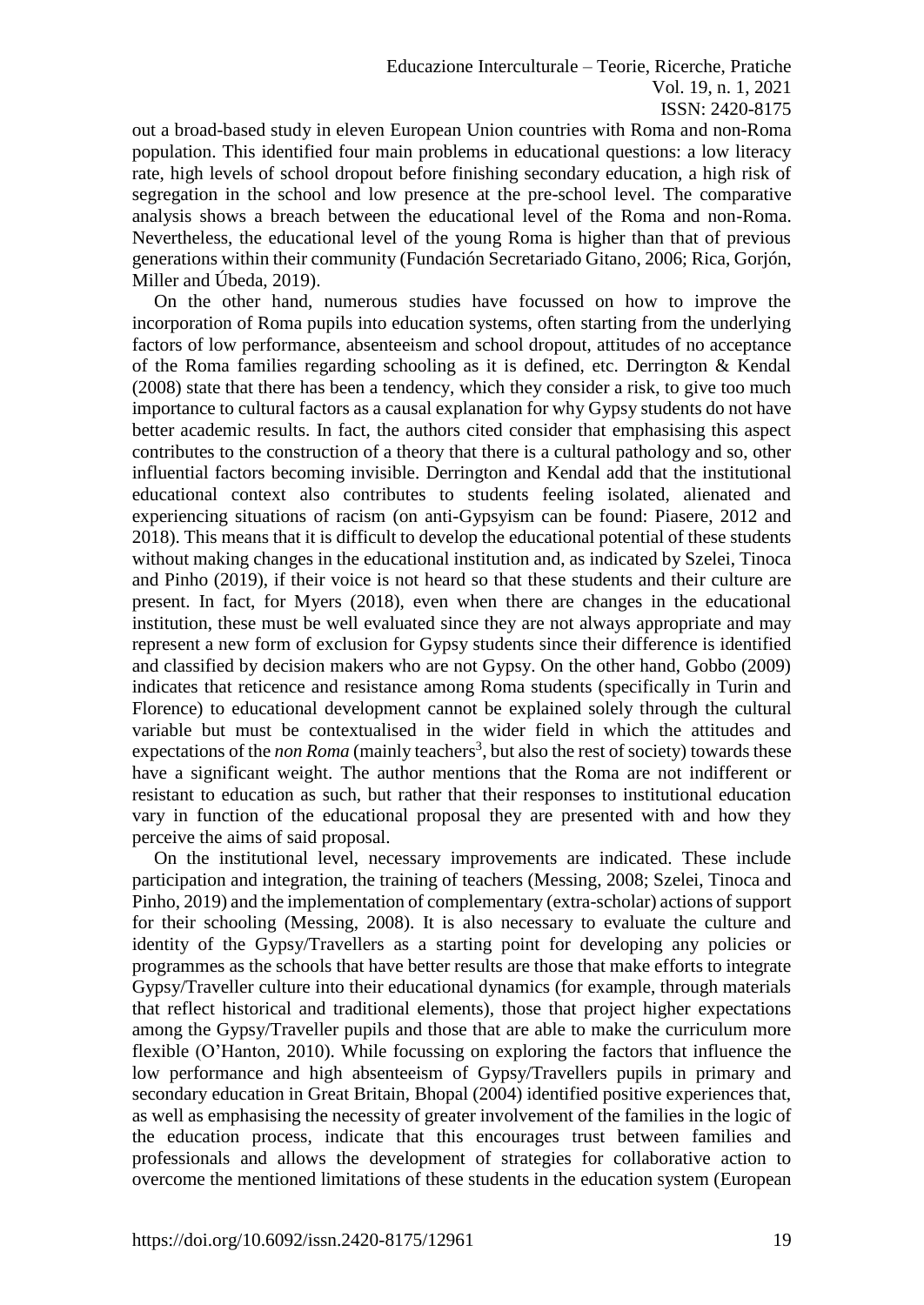Educazione Interculturale – Teorie, Ricerche, Pratiche Vol. 19, n. 1, 2021 ISSN: 2420-8175

Commission, 2019; Zachos and Panagiotidou, 2019). Bhopal & Myers (2009) also highlighted the need to improve the relation of the school with the Gypsy/Roma and Travellers community, open the schools to facilitate contact and communication between families and professionals and increase pupils' motivation. They also claim that the incorporation of Gypsy language, history and culture into the curriculum (inclusive) generates trust and motivation for learning. In the same line, Myers & Bhopal (2009) indicate that the cultural dimension is important and Matras, Howley and Jones (2020) that greater recognition of the Roma language is also important. The coordinated use of intra-scholar and extra-scholar actions to recognize the cultural dimension improves academic performance, reduces the drop-out rate, improves community relations and reduces interethnic conflicts in the school (Myers and Bhopal, 2009).

To sum up, what we have presented indicates that the greater involvement of Gypsy/Roma and Travellers in the school depends on themselves (cultural factors, attitudes, expectations, etc.) but also on the school as an institution that has generally not had to recognise cultural minorities and incorporate them into its everyday dynamic and curriculum. Greater involvement of (all) the families and the recognition and incorporation of cultural diversity in the school appear as relevant points for favouring the processes of schooling.

#### **1. The Gitanos in the Spanish education system (and in Catalonia)**

Since the 1970s, the educational activities aimed at the Gitanos carried out in compulsory education in Spain have oscillated between segregation and assimilation until recently, when the discourses and policies have tended towards inclusion (see Garrido and Torres, 1986; Fernández Enguita, 1996; Llevot and Garreta, 2013; Márquez & Padua, 2016; Parra, Álvarez and Gamella, 2017). The initial approach of the Gitanos to Spanish schools came from the insistence of the authorities on linking schooling to access to other public goods, services and compensatory transfers<sup>4</sup> (Fernández Enguita, 1996, 2004). However, despite the growing presence of Gitanos in the ordinary classrooms over the years, mainly concentrated in some public schools, the levels of schooling, attendance, success with studies, literacy or number of students in middle and higher levels have yet to reach optimum levels (San Román, 1984, 1994; Muñoz Sedano, 1989; Álvarez, Parra and Gamella, 2018). The positive figures for enrolment in primary contrast with the high rates of de-schooling in secondary (Fundación Secretariado Gitano, 2006; López, 2011; Laparra, 2011; Damonti and Arza, 2014; European Roma and Travellers Forum, 2016; European Commission, 2019). Given all the above, academic failure and absenteeism are central themes for analysing the educational trajectories (Fundación Secretariado Gitano, 2013), although fortunately successful trajectories are also found and studied (see Abajo and Carrasco, 2004; Padilla, González and Soria, 2017). Brüggemann (2014) carried out a biographic analysis of Spanish Gitano students at university. In it, he indicates that among these students, academic progress and the acquisition of knowledge through the institutionalised educational system are not incompatible with their Gitano cultural origins, although this evidently generates pressure that both Gitanos and non-Gitanos must learn to negotiate. For Brüggemann, one should not conclude that academic success among young Gitanos brings with it a distancing from their culture but rather it is more a cultural redefinition.

Like the above-mentioned international studies, in the Spanish case, Flecha & Soler (2013) indicate that the participation of the families in the decision-making processes and their children's learning activities are significant factors that contribute to linking the Gitano students and their families to the school, as well as improving their educational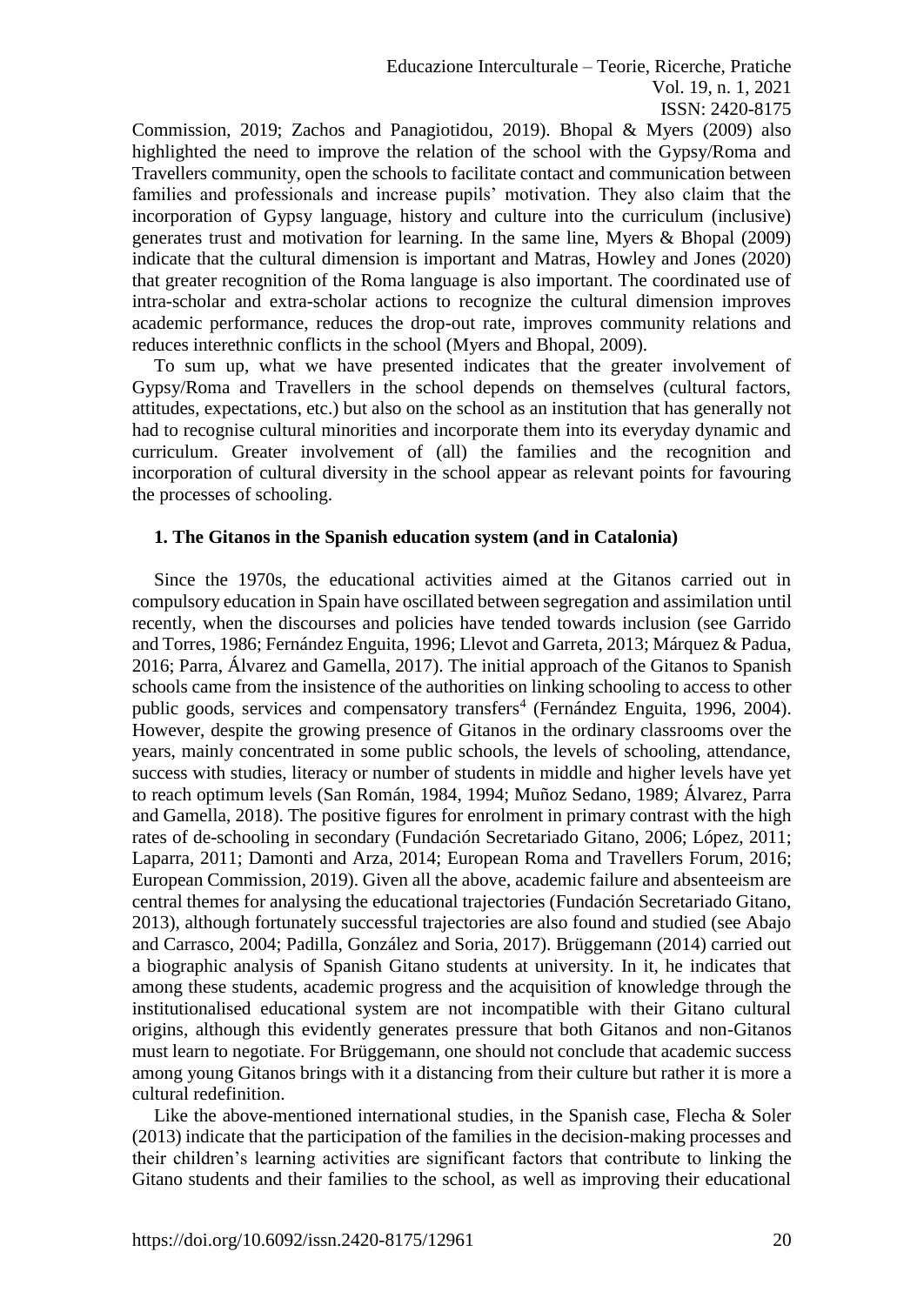performance (specifically, they show how promoting interaction and dialogue in small groups promotes learning in general and among the cultural minorities in particular). Then Álvarez, Parra and Gamella (2018), focussing on school dropout of Gitano students in secondary education, indicate that institutional and structural factors influence this school dropout, as do other more micro factors like the role of the family and discriminatory and racist practices.

First of all, what has been done to incorporate Gitano pupils (and their relatives) into the Spanish education system? A first verification is that despite there being a general framework (see Ministerio de Sanidad, Servicios Sociales e Igualdad, 2012<sup>5</sup> ), the Autonomous Communities (that have power over education) have developed their own discourses, policies and actions to incorporate cultural diversity into the school within the logic of inclusion in education. So, and given the difficulty of analysing 17 regions with a range of initiatives, we focus our research work on one of these: Catalonia. This Autonomous Community has been working for years with plans aimed at the Gitano people, with special relevance on education (see Garreta, 2003; Llevot and Bernad, 2019). Thus, for example the *Plan Integral del Pueblo Gitano* (*Integral Plan for the Gitano people*) (Departament de Benestar Social i Família, 2014; Departament de Treball, Afers Socials i Famílies, 2018) defines the specific policies in favour of the Gitano people in Catalonia and develops strategies to apply successful actions in the following fields: education, work, culture, justice, health, housing, the media, promotion of associationism and local administrations. Specifically regarding Gitano culture, the aim is to promote this as part of Catalan culture, disseminating its values and contribution to the culture of Catalonia. Regarding promotion of the schooling of the Gitano people in Catalonia<sup>6</sup>, the aim is to facilitate full schooling of Gitano students in the different stages of the education system in Catalonia. This has to be done through prevention, diagnosis, and preventative action against absenteeism, contributing to academic success and the social and occupational promotion of Gitano students and enhancing the visibility and values of Gitano culture within the curriculum and life of the school (see also: Macías-Aranda, Sordé-Martí, Amador-López and Aubert Simon, 2020).

This will be carried out within what has been called attention to diversity in education (Decree 150/2017. Diari Oficial de la Generalitat de Catalunya, number 7477 of 19/10 2017) in the framework of an inclusive system to continue advancing in the training of committed citizens, critical and active in the fair and supportive development of society, which, according to this Decree, will only be possible with the presence, participation and progress of each and every person who forms part of this. Thus, the Generalitat de Catalunya<sup>7</sup> contemplates attention to cultural diversity, intercultural education and equal opportunities among the actions to achieve an inclusive and equitative school and greater social cohesion.

# **2. Design and methodology**

The study carried out aims to respond to two questions, both related with the two main lines of work regarding the Gitano population of Catalonia. The first centres on equality of opportunities, a question that, as we have indicated, is at the heart of social and education policies. In this case, we ask whether over the last ten years, of full economic crisis in Spain and Catalonia, the equality of opportunity for Gitano students has changed and in what sense. Moreover, we also wish to know how attention to cultural diversity (focussed on Gitano students) is being carried out, as well as if the intercultural discourse has been developed sufficiently in general and specifically regarding the Gitano ethnic minority.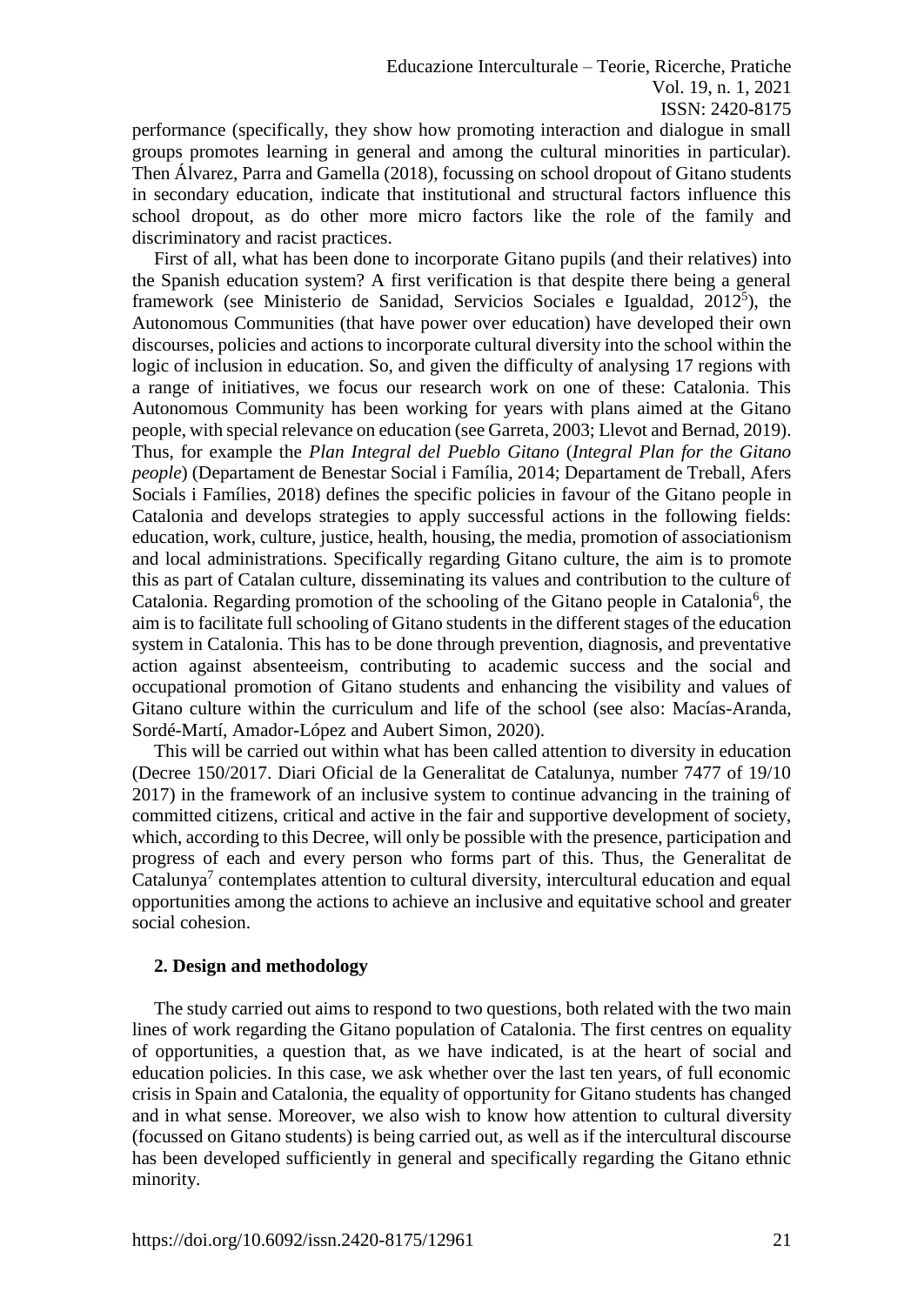Given these interests, it was decided to design and carry out a survey of representatives from school management teams. Beyond the methodological motives, this is also one of the few ways to gain knowledge of the situation of Gitano students given that there are no official statistics that take their profile into account, thus making it complicated to obtain a clear view of their situation in the education system.

#### *Participants*

The study's target population are the schools that teach pre-school (ages 3 to 6) and primary (6 to 12) education in Catalonia. As the aim was to obtain a snapshot of how the schools work, the decision was taken that the best profile of informants was people with good knowledge of this, in other words, members of the management teams and with years of experience in the same school.

The global sample for the research was calculated starting from data from the Generalitat de Catalunya about the number of schools, both public and private, in the 2013-2014 course. The level of confidence was 95.5%, in the most unfavourable case (p  $=$  q  $=$  50%), and a statistical error was  $\pm$ 3.5%, the sample (n) covered 545 schools. This sample (n) was compiled proportionally according to the distribution of the population (N) from a table of random numbers —and thus, selected at random while controlling that it represented the total territorial distribution of schools. However, not all centres in Catalonia have Gitano students, so, for the purposes of this article, we selected those which do. Given the impossibility of obtaining a census of the presence of these students, we opted to find out the percentage of students with this profile through the interviewee. This enabled us to detect 160 schools (29.35% of the global sample obtained) where Gitano students studied.

#### *Instrument*

The instrument used to compile the information, the questionnaire, was designed by the project research team from a prior theoretical-empirical phase. From the theoretical point of view, beyond going in depth into the results of research carried out on the subjects on the international and Spanish levels, the discourses and policies were analysed on the basis of the documentation from the educational administration. This, plus a phase of documentary interviews (a total of six) with representatives of the educational administration, enabled the design of an instrument made up of various types of question: open, closed, single or multiple responses. Before applying this instrument, it was validated by three experts in educational psychology and sociology. It was also tested to verify for a correct understanding, structure and the order of the questions.

#### *Empirical procedure*

The empirical work was done through telephone surveys (from the  $9<sup>th</sup>$  of January to the 15th of September 2017) given that this reduced costs considerably and that the population was easy to reach and obtain responses from as there are lists of schools in the educational administration. More specifically, the profile of the interviewees was as follows: 69.2% were head teachers, 25.7% were heads of studies, 5.1% had other responsibilities in the team.

After the empirical telephone work was done, all those responses that had not previously been classified were codified and tabulated. The statistical analysis with the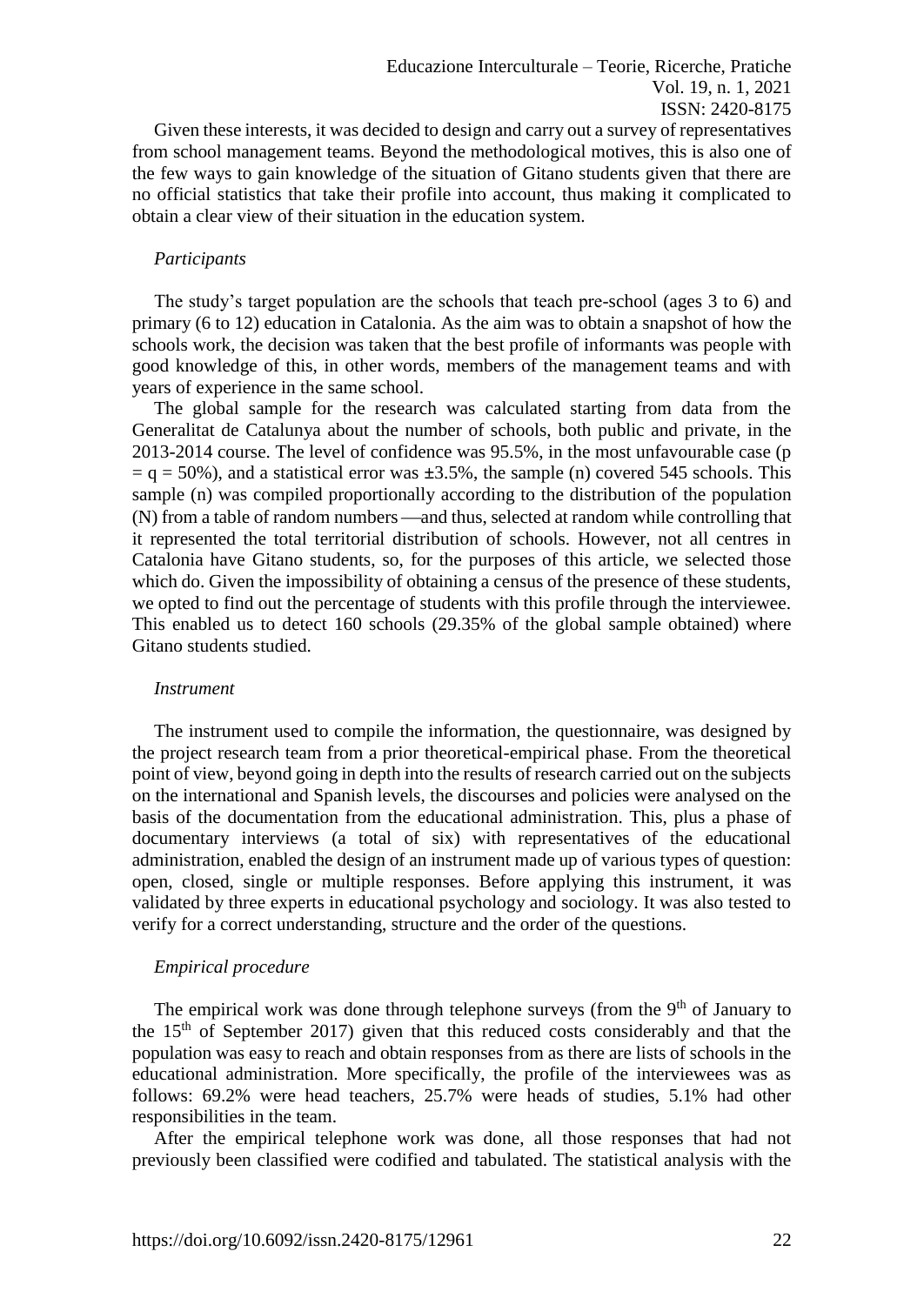*Star de Pulse Train* programme was then carried out and uni- and bi-variable analyses and tests of statistical significance (Test T of proportions to 95%) were applied to this.

#### **3. Equality of opportunities and intercultural education in Catalonia**

The presentation of the results obtained was done after a more in-depth presentation of the profile of the sample differentiated between three themes: equality of opportunities, attention to cultural diversity and intercultural education − in line with the abovementioned Decree 150/2017.

#### *Gitano students in schools in Catalonia: specification of the sample*

A first approach to the subject allows us to specify the sample we work with. The fact that there are no official data (due to the personal data protection laws, *Boletín Oficial del Estado* 298 of the 14<sup>th</sup> of December; Departament de Treball, Afers Socials i Famílies, 2018) about the distribution of Gitano students in the Catalan (and Spanish) education system, contributes to defining this presence and the profile of the schools where we find these students. As we have indicated, this information was provided voluntarily by the interviewees and always, as with all the information obtained, guaranteeing anonymity and ethical treatment and handling of the results.

In detail, these students make up an average of  $8.72\%$  of the total<sup>8</sup>. However, their presence in schools varies. So, in 68.1% of schools the percentage of Gitano students is 5% or less, 13.8% have between 6% and 10%, 9.4% from 11% to 20% and 8.8% have more than 20% of Gitano students.

This image must be complemented with where they are enrolled. The existence of a double educational network in Catalonia differentiated by the ownership of the school (private and public) makes it relevant to indicate where these children are schooled. The data show (like other studies: Síndic de Greuges, 2016 and 2016a) that 89.4% of Gitano children are enrolled in publicly owned schools, while 10.6% of them are in private centres. Moreover, the latter have lower levels (the average percentage of Gitano students in publicly-owned schools is 9.54, while it is 1.88 in the private ones).

It was also intended to go in greater depth into the profile of the families. Again, given the impossibility of doing this any other way, it was decided to ask the interviewees about the socioeconomic and cultural profile of the families in the school. Although it is true that this was an approximation, the knowledge the interviewees have about the schools and the families allows us to consider this information very reliable. Gitano students are enrolled in schools where the socioeconomic and cultural profile of the families is medium or low (Tab. 1). In fact, a relation is observed between the presence of Gitano students/families and the socioeconomic and cultural level of the families. As shown below, both levels fall in proportion to the increase in the presence of this type of student and their families in the schools. This is related to the neighbourhoods where these families reside (as shown by Laparra, 2011, Ministerio de Sanidad, Servicios Sociales e Igualdad, 2018: despite the improvements that are observed, they are defined as impoverished with lower cultural levels) and the way the pupils are distributed among the schools, generally by the criterion of place of residence (see: Síndic de Greuges, 2016).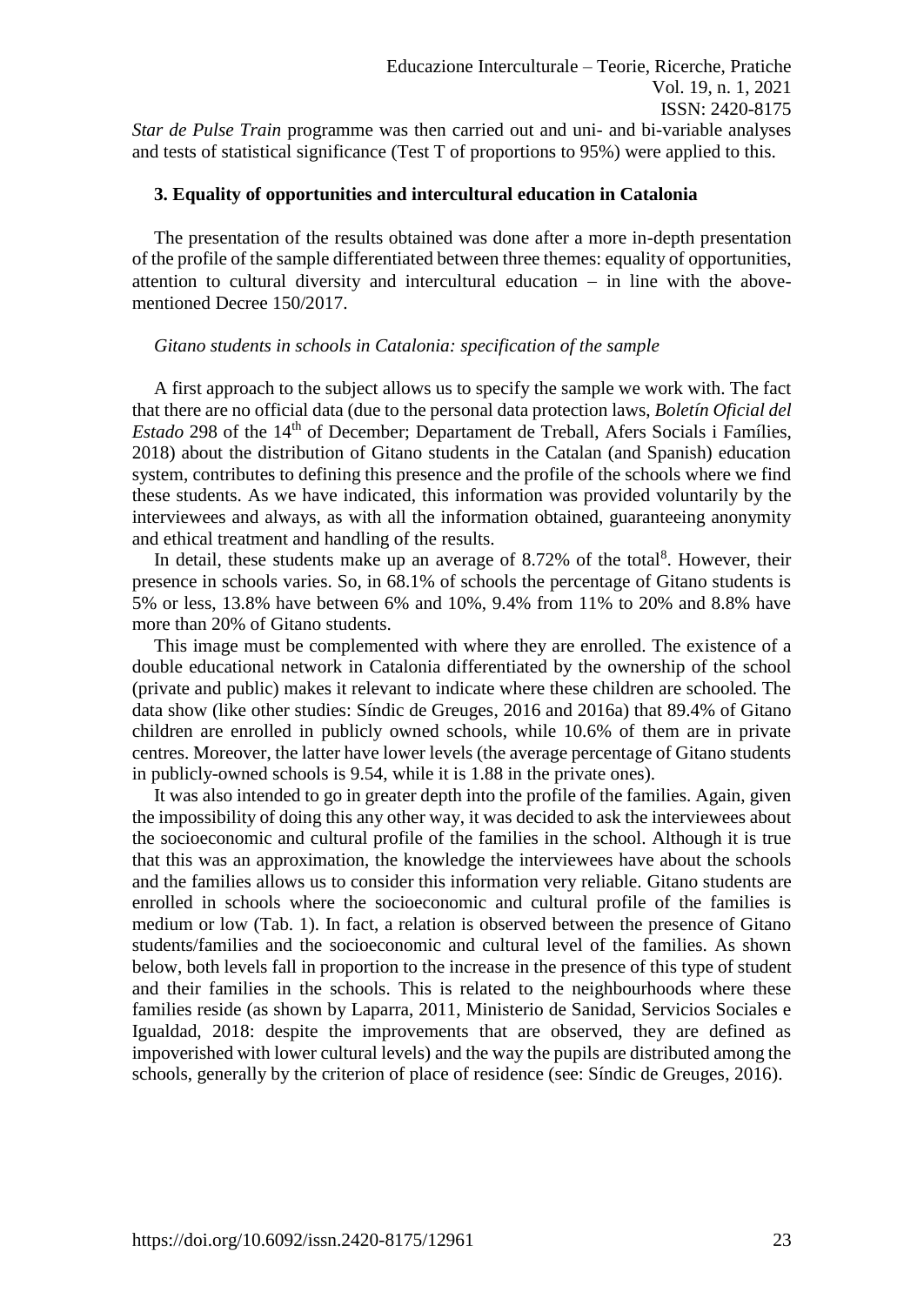|                                                              | <b>Total</b> | Up to $5\%$ of<br><b>Gitano</b><br>students | From $6\%$ to<br>20% of Gitano<br>students | Over<br>$20\%$ of<br><b>Gitano</b><br>students |
|--------------------------------------------------------------|--------------|---------------------------------------------|--------------------------------------------|------------------------------------------------|
| Average socioeconomic level of<br>the families in the school |              |                                             |                                            |                                                |
| High                                                         | 4.41         | 4.81                                        | 4.57                                       | 0.50                                           |
| Medium                                                       | 42.97        | 49.46                                       | 33.31                                      | 15.92                                          |
| Low                                                          | 52.62        | 45.73                                       | 62.11                                      | 83.58                                          |
| Average cultural level of the<br>families in the school      |              |                                             |                                            |                                                |
| High                                                         | 5.39         | 6.14                                        | 4.86                                       | 0.09                                           |
| Medium                                                       | 44.30        | 50.07                                       | 34.91                                      | 20.64                                          |
| Low                                                          | 50.32        | 43.79                                       | 60.23                                      | 79.27                                          |

| Table 1. Socioeconomic and cultural profile of the families in the school. |
|----------------------------------------------------------------------------|
|----------------------------------------------------------------------------|

Source: project *Diversidad cultural e igualdad de oportunidades en la escuela*; Recercaixa2015.

# *Gitano students and equal opportunities*

One of the first results of the survey shows that the interviewees have the perception that inequality among students has grown over the last ten years (from 2007, when the economic crisis in Spain began, until 2017). Of those surveyed in the Recercaixa study, 29.4% responded that it was growing «a lot» and 45.6% «quite a lot», while 16.9% responded «a little» and 5% «not at all» (3.1% did not answer this question). More specifically, the profile of the students who they considered that «their opportunities in the education system have decreased» were the children from families in risk of social exclusion  $(51.9%)$ <sup>9</sup>, children of Gitano families  $(15.6%)$ , students with special educational needs (11.3%) and the children of foreign families (3.8%), among other lesser responses.

Over this same period of time, according to 72.5%, of the interviewees, the financial resources dedicated by the educational administration to equalling the opportunities of the above-mentioned students with greater needs have decreased. For 18.1%, these resources have remained the same and they have improved for 6.9% (2.5% did not respond to the question). At the same time, their impression of the human resources available has followed the same dynamic. For 71.9% of the respondents, these have worsened, 18.1% state that they are the same and only 8.1% say that the situation has improved.

The above shows us an education system which, more than seeing opportunities increasing, has seen inequality growing and a reduction in the resources destined to correct this. More specifically, the policies implemented in Catalonia to equal opportunities in school for Gitano students have not evolved optimally either. In the views of our interviewees, these opportunities are valued as «excellent» by 5%, «good» by 41.3%, «bad» by 26.9% and «very bad» by 2.5% (Tab. 2). Translating these answers into values between 4 and 1 (with 4 being equivalent to «excellent» and 1 to «very bad»), we find that the average would be between «bad» and «good», that is, in a neutral point (Tab. 2). This average enables us to observe that these policies are valued more positively in schools with less than 5% of Gitano students in comparison with the rest where this positive perception falls (Tab. 2). In other words, the greater the presence of Gitano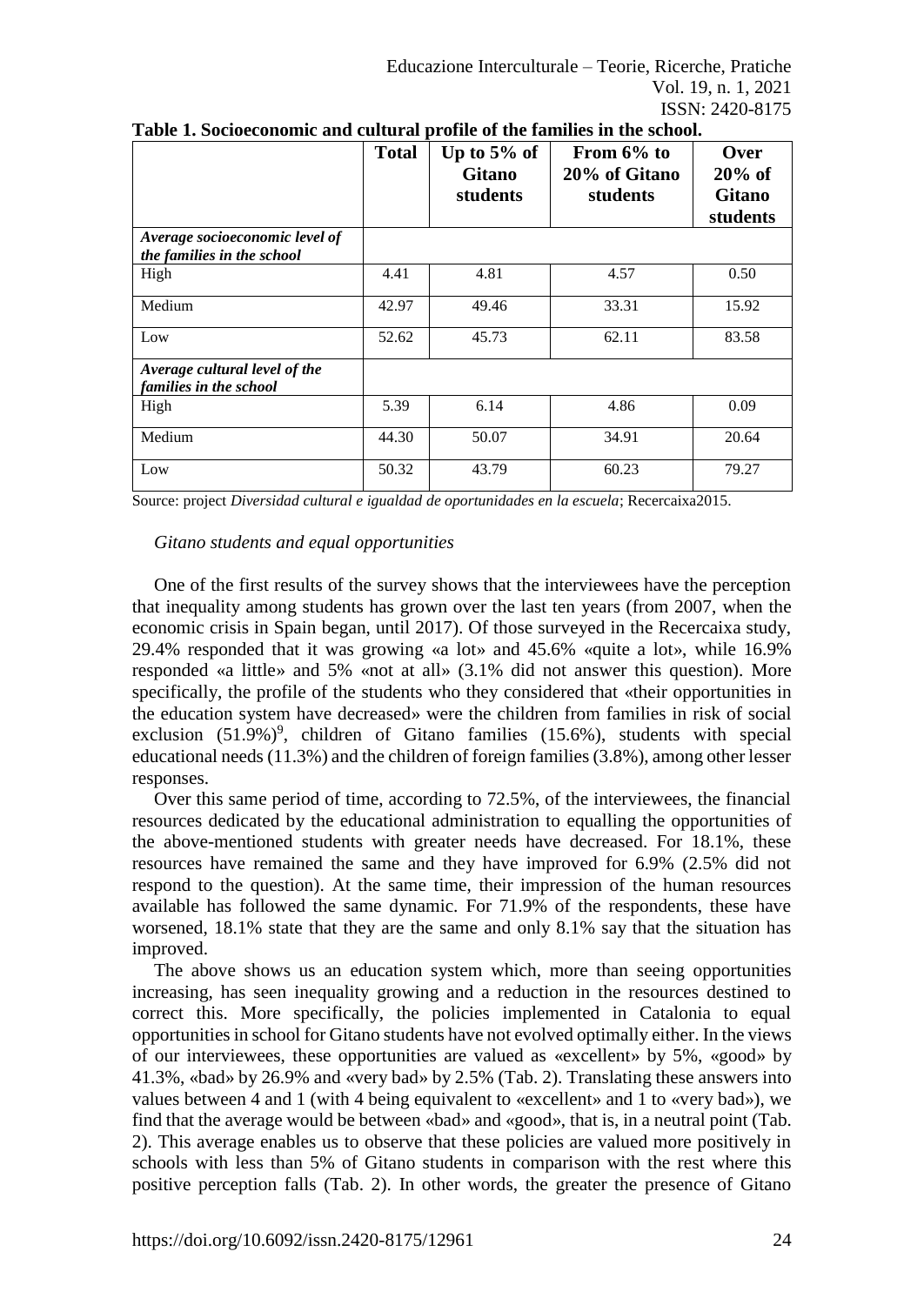students in the school, the more negatively the policies implemented to give equal educational opportunities to the Gitano students are valued.

|                         | <b>Total</b> | Less than $5\%$ of<br><b>Gitano students</b> | From $6\%$ to $20\%$ of<br><b>Gitano students</b> | Over 20% of Gitano<br>students |
|-------------------------|--------------|----------------------------------------------|---------------------------------------------------|--------------------------------|
| Excellent               | 5.0          | 6.4                                          | 2.7                                               |                                |
| Good                    | 41.3         | 45.0                                         | 32.4                                              | 35.7                           |
| Bad                     | 26.9         | 24.8                                         | 32.4                                              | 28.6                           |
| Very bad                | 2.5          | 0.9                                          | 5.4                                               | 7.1                            |
| Don't know/no<br>answer | 24.4         | 22.9                                         | 27.0                                              | 28.6                           |
| Average                 | 2.64         | 2.74                                         | 2.44                                              | 2.40                           |
| Typical<br>deviation    | 0.66         | 0.62                                         | 0.70                                              | 0.66                           |

**Table 2. Evaluation of the policies implemented in Catalonia to equal the educational opportunities (in the school) of Gitano students.**

Source: project *Diversidad cultural e igualdad de oportunidades en la escuela*; Recercaixa2015.

This is the framework where the main actions carried out with the aim of equalling opportunities among the students take place. In fact, a general question was asked about the action done in this sense. The main actions mentioned were: individualised attention (41.3%), giving grants and financial assistance (39.4%), making curricular changes (33.1%) and coordination between professionals within and external to the school (21.9%, generally social workers), among other responses that are presented in the following table. On differentiated by a greater or lesser presence of Gitano students in the school, we observe an interesting question. With a greater presence, the measures of financial help and coordination with external professionals (social workers, social educators, etc.) increase, while less mention is made of individualised attention or methodological and curricular changes. The difference is statistically significant (see Tab. 3) between the segment with over 20% of Gitano students where this type of curricular action and attention to the students is considerably reduced, and those that act to alleviate the family financial situation and coordinate with external professionals also increase significantly. This indicates that in practice in the schools, the actions are aimed more at socioeconomic aspects (in a compensatory line) than at educational aspects (more in the intercultural line). This can also be observed in two of the lesser responses also increased with the percentage of Gitano students in the school. These were combatting absenteeism and working with the surroundings (existing public services, associations, entities, etc., near the school with the aim of building a support network for educational community<sup>10</sup>).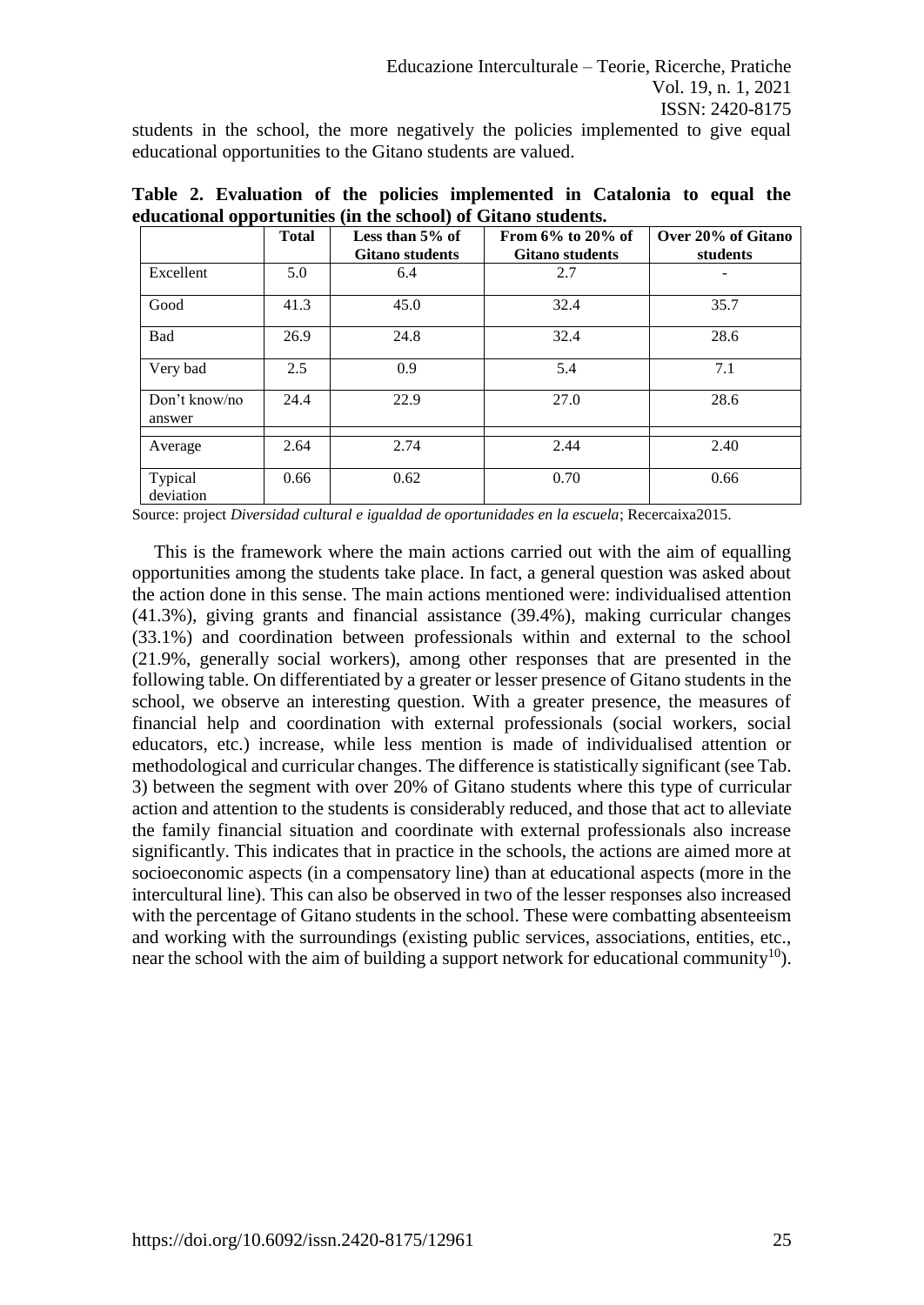|                                         | <b>Total</b> | Up to $5%$ of<br>Gitano<br>students | From 6 to<br>$20%$ of<br><b>Gitano</b><br>students | <b>Over 20%</b><br>of Gitano<br>students |
|-----------------------------------------|--------------|-------------------------------------|----------------------------------------------------|------------------------------------------|
| Grants and financial help               | 39.4         | 34.9                                | 43.2                                               | 64.3                                     |
| Facilitate payments for the families    | 5.6          | 3.7                                 | 8.1                                                | 14.3                                     |
| Individualised attention                | 41.3         | 40.4                                | 48.6                                               | 28.6                                     |
| Methodological and curricular changes   | 33.1         | 30.3                                | 45.9                                               | 21.4                                     |
| Coordination with outside professionals | 21.9         | 18.3                                | 21.6                                               | 50.0                                     |
| Redistribution of the staff             | 8.1          | 9.2                                 | 5.4                                                | 7.1                                      |
| Working with the environment            | 7.5          | 5.5                                 | 8.1                                                | 21.4                                     |
| Activities to involve the families      | 7.5          | 6.4                                 | 8.1                                                | 14.3                                     |
| Information for families                | 5.0          | 4.6                                 | 5.4                                                | 7.1                                      |
| Combating absenteeism                   | 3.1          | 0.9                                 | 5.4                                                | 14.3                                     |
| Other answers                           | 3.8          | 4.6                                 | 2.7                                                |                                          |
| They do nothing specific                | 7.5          | 9.2                                 | 5.4                                                | ÷.                                       |
| Don't know/No answer                    | 0.6          |                                     | 2.7                                                |                                          |

**Table 3. Main actions for equalling opportunities.**

Source: project *Diversidad cultural e igualdad de oportunidades en la escuela*; Recercaixa2015.

# *Attention to cultural diversity and intercultural education*

As indicated above, recognition of cultural diversity has increased in the education system in Catalonia, both at the level of discourse and, we hope, in practice. So, the survey asked about this at three levels: in the documentation of the education centre, the general actions regarding cultural diversity and intercultural coexistence in the school and, more specifically, the degree of incorporation of intercultural education, the culture and *Caló* language $11$  in the school curriculum.

A first level of analysis of the responses the schools give to cultural diversity (in general) is the degree to which the school documents confirm that it is necessary to take this into consideration. Specifically, it was asked to what criteria about how to work on cultural diversity have been explicitly defined in the school's educational project (PEC)<sup>12</sup> and whether cultural diversity has been taken into consideration in the school management project (PDC), the school's norms of organisation and working (NOFC), and in the general programming of the course. The table 4 shows the answers given for each of the documents, and it can be deduced that it is generally common to take cultural diversity into account «quite a lot» or «a lot». Looking at the average<sup>13</sup>, this would be between the two mentioned responses, although closer to the former.

In greater detail, when we differentiate according to a greater or lesser presence of Gitano students in a school, it is observed that when this is less than 5%, the degree of concretion or consideration of cultural diversity in the documents is lower than when this percentage is exceeded. In other words, the higher the presence, the more recognition we can observe, this being very close (although not equal to, but without statistically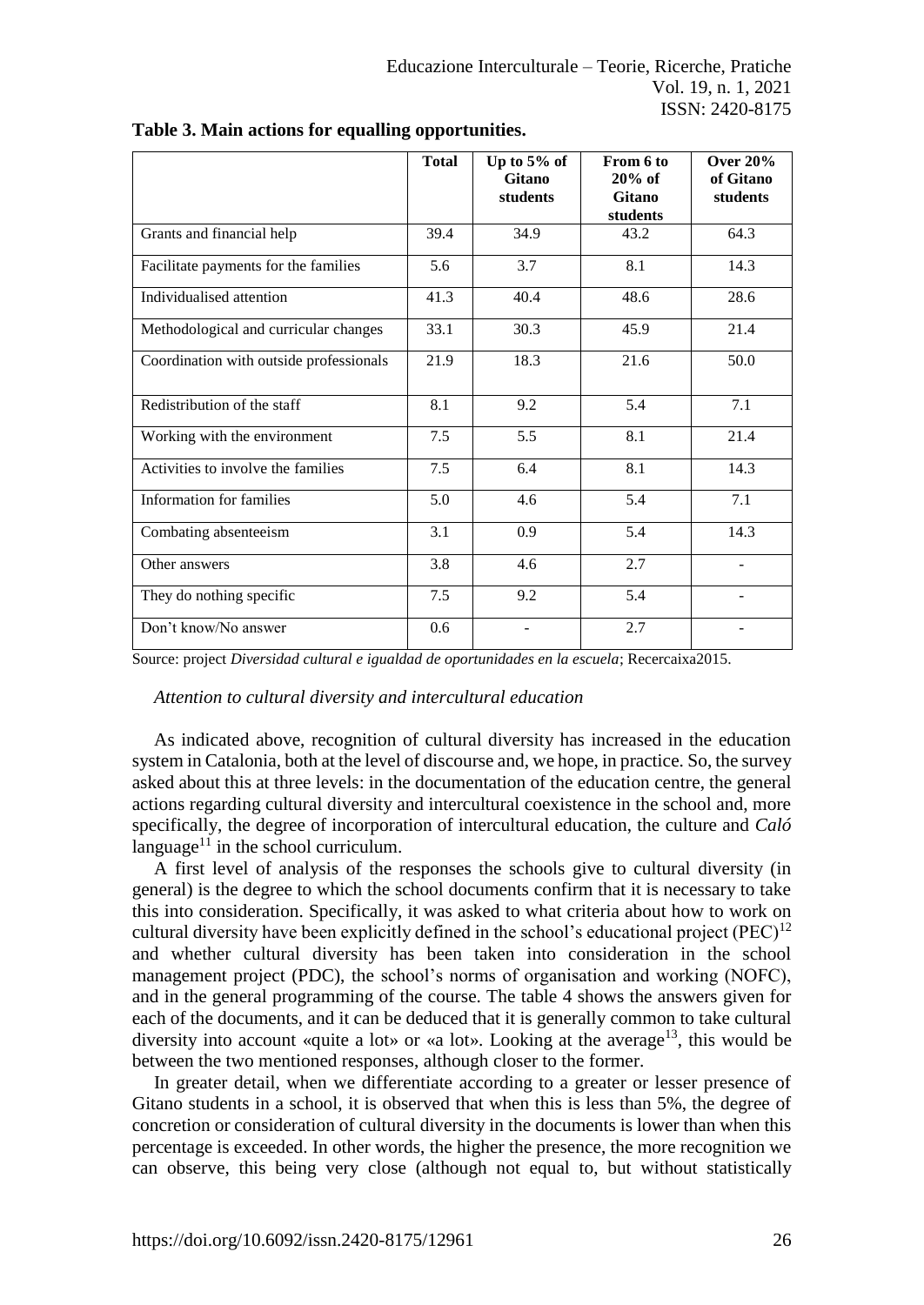Educazione Interculturale – Teorie, Ricerche, Pratiche Vol. 19, n. 1, 2021 ISSN: 2420-8175

significant differences) to the scores awarded when we differentiate between those with between 6% and 20% and those with over 20%. Moreover, it must be noted that the response is similar for the different documents, which indicates that when the school considers that cultural diversity has to be taken into consideration, this features in all the documentation and that this is varies with the greater or lesser presence of Gitano students in the school. In fact, this coincides with the guidelines from the educational administration of the Generalitat de Catalunya that indicate that, whether or not they have cultural diversity in the classroom, all schools must take into account that the general aim must be to prepare students to live in a culturally diverse society (for further information, see Direcció General d'Atenció a la Família i Comunitat Educativa, 2018, 2018a).

|                                                                                                              |              | <b>Gitano</b> students       |                   |                          |  |
|--------------------------------------------------------------------------------------------------------------|--------------|------------------------------|-------------------|--------------------------|--|
| Degree to which it                                                                                           | <b>TOTAL</b> | Less than 5<br>$\frac{0}{0}$ | From 6 to<br>20 % | Over 20<br>$\frac{0}{0}$ |  |
| has established criteria for working on cultural diversity in the PEC.                                       |              |                              |                   |                          |  |
| A lot                                                                                                        | 31.9         | 25.7                         | 45.9              | 42.9                     |  |
| Quite a lot                                                                                                  | 53.8         | 58.7                         | 40.5              | 50.0                     |  |
| Little                                                                                                       | 11.9         | 13.8                         | 8.1               | 7.1                      |  |
| None                                                                                                         | 0.6          |                              | 2.7               |                          |  |
| Don't know/No answer                                                                                         | 1.9          | 1.8                          | 2.7               |                          |  |
| Average                                                                                                      | 3.19         | 3.12                         | 3.33              | 3.36                     |  |
| Typical deviation                                                                                            | 0.66         | 0.63                         | 0.76              | 0.61                     |  |
|                                                                                                              |              |                              |                   |                          |  |
| taken cultural diversity into account in the school management project (PDC).<br>A lot                       | 37.5         | 30.3                         | 54.1              | 50.0                     |  |
| Quite a lot                                                                                                  | 48.1         | 56.0                         | 32.4              | 28.6                     |  |
| Little                                                                                                       | 12.5         | 13.8                         | 8.1               | 14.3                     |  |
|                                                                                                              |              |                              | 2.7               |                          |  |
| None<br>Don't know/No answer                                                                                 | 0.6<br>1.3   | $\sim$                       | 2.7               | $\blacksquare$<br>7.1    |  |
|                                                                                                              |              |                              |                   |                          |  |
| Average                                                                                                      | 3.24         | 3.17                         | 3.42              | 3.38                     |  |
| Typical deviation                                                                                            | 0.69         | 0.65                         | 0.77              | 0.74                     |  |
| taken cultural diversity into account in the norms for the organisation and working of the<br>school (NOFC). |              |                              |                   |                          |  |
| A lot                                                                                                        | 31.9         | 25.7                         | 48.6              | 35.7                     |  |
| Quite a lot                                                                                                  | 48.8         | 56.0                         | 27.0              | 50.0                     |  |
| Little                                                                                                       | 15.6         | 16.5                         | 13.5              | 14.3                     |  |
| None                                                                                                         | 1.3          | 0.9                          | 2.7               | $\equiv$                 |  |
| Don't know/No answer                                                                                         | 2.5          | 0.9                          | 8.1               | $\blacksquare$           |  |
| Average                                                                                                      | 3.14         | 3.07                         | 3.32              | 3.21                     |  |
| Typical deviation                                                                                            | 0.72         | 0.68                         | 0.84              | 0.67                     |  |
| taken cultural diversity into account in the general programming of the course (2016-17).                    |              |                              |                   |                          |  |
| A lot                                                                                                        | 31.9         | 23.9                         | 51.4              | 42.9                     |  |
| Quite a lot                                                                                                  | 45.6         | 49.5                         | 37.8              | 35.7                     |  |
| Little                                                                                                       | 13.1         | 17.4                         | $\overline{2.7}$  | 7.1                      |  |
| None                                                                                                         | 1.3          | 0.9                          | 2.7               |                          |  |
| Don't know/No answer                                                                                         | 8.1          | 8.3                          | 5.4               | 14.3                     |  |
| Average                                                                                                      | 3.18         | 3.05                         | 3.46              | 3.42                     |  |
| Typical deviation                                                                                            | 0.72         | 0.70                         | 0.70              | 0.64                     |  |
| $\cdot$ $\cdot$ $\cdot$                                                                                      | $\mathbf{r}$ |                              |                   | 0.017                    |  |

Source: project *Diversidad cultural e igualdad de oportunidades en la escuela*; Recercaixa2015.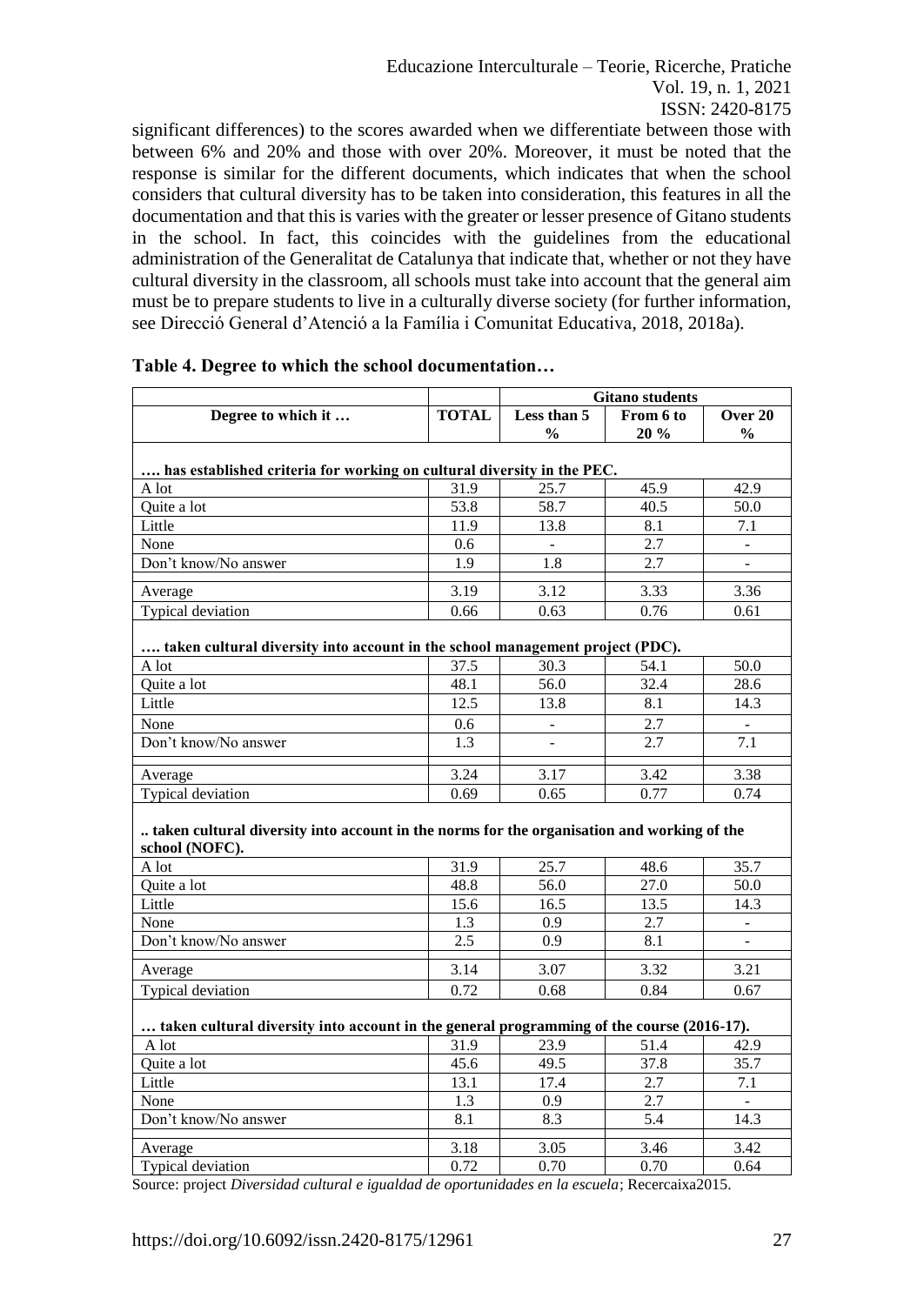More specifically, when asked whether they work on cultural diversity in the curriculum, the responses indicate that a large proportion of schools do so (93.2%). However, on differentiating these according to the presence of Gitano students, again this was not seen to be an important variable. In fact, in the schools with over 20% Gitano pupils, this response fell to 85.7%, while among those with 6% to 20%, it was 97.3% and those that have 5% or less, it was 93.1%.

In greater detail, where is cultural diversity taken into account and worked on $14$ ? Among those who do so, remember that while 93.2% say they do this, a high percentage do not know or do not answer this question (20.1%) which indicates that not so many consider and work on it. However, despite this, we believe that is what it is like. Among the rest, 38.6% work on it transversally. In other words, it affects different subjects, activities, etc., done in the school. Other answers indicate that they do so in such subjects as social environment (24.8%), tutorials with the pupils (18.9%), culture and values (19.1%), religion (5.9%) and projects (4.3%), and other less frequent responses, such as artistic education (1%), music (0.6%) and physical education (0.4%). Going deeper into the data, while the schools with a greater proportion of Gitano children were those that worked least on cultural diversity in the curriculum, they were also the ones that put «no answer» when they claim to have done so (33.3% answered «don't know/no answer»). The range of answers they gave was also very limited with a clear dominance of those who claim to do it transversally (41.7%). This leads us to believe that, as we have defended, it is not a priority for these schools to work on this theme from a cultural, linguistic or identity point of view. Instead of this, they prioritise the socioeconomic aspect or do so another way, as we shall see, by incorporating more than the rest, the class of Gitano culture, although this continues to be a very minority option. In other words, if they include it, they do so specifically as an extra-scholar activity in the school while it is still little or not at all present in the school curriculum.

And to what extent is the Caló language and Gitano culture incorporated in schools in Catalonia? The answer is that both are not very present. Only 0.6% (in other words, a single school) offer *Caló* language classes and 3.1% give classes of Gitano culture (a total of 5 schools), but always as an extra-scholar activity in the school. In this case, we observe that the school that gives *Caló* language classes has a low presence of Gitano students (it is among those with 5% or less). Regarding culture, as the presence rises, we also observe an increase in classes of Gitano culture (this being 0.6% in schools with up to 5%, 2.7% in those from 6% to 20% and 14.3% in schools with a presence of Gitano students greater than 20%).

Lastly, they were asked to what «degree the school worked on intercultural education to favour future social cohesion» in line with the political discourse of the educational administration. This question had a closed response scale with 36.9% answering that «a lot» of work was done in this direction and 53.1% «quite a lot». 7.5% answered «little» and 1.3% «none» (the average, following the criteria cited above, is 3.27, in other words, greater than the «quite a lot» response). However, this was found more in the schools with a higher presence of Gitano students (an average of 3.23 in schools with up to 5% of Gitano students, 3.32 in those with between 6% and 20% and 3.43 in those with over 20%). This indicates that the idea still persists that it is for social cohesion important to work on intercultural education for social cohesion in the schools. This is in line with the results obtained when asking our interviewees about the documentation of the school.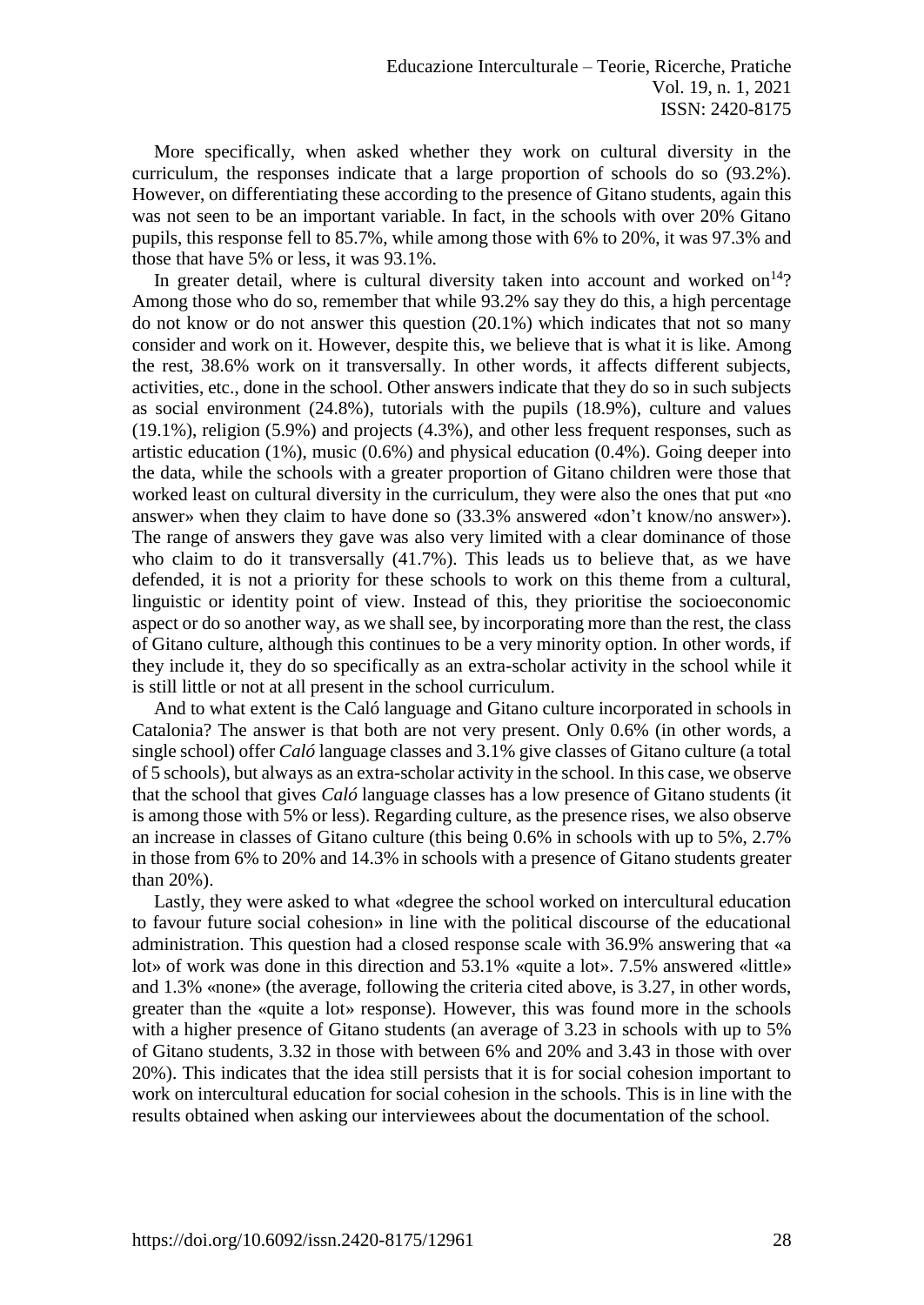#### **Discussion and conclusions**

As we have presented, a greater involvement of the Gypsy/Roma and Travellers in the school depends on themselves (cultural factors, attitudes, expectations…) but also on the school institution that has generally not had to recognise cultural minorities and incorporate them into its everyday dynamic and the curriculum. The schooling of generations has been conditioned by the little recognition and presence of their culture and identity in the school. This failure to incorporate this by the institutional educational context contributes to students feeling isolated and alienated (Derrington and Kendal, 2008; Szelei, Tinoca and Pinho, 2019). Valuing their culture and identity (O'Hanton, 2010), flexibilising the curriculum (O'Hanton, 2010), incorporating their language, history and culture (Bhopal and Myers, 2009) and involving and generating links of trust with the families (Bhopal, 2004; Flecha and Soler, 2013; Álvarez, Parra and Gamella, 2018) and the community (Bhopal and Myers, 2009; Matras, Howley and Jones, 2020) are essential to developing any policy or programme for the inclusion of the Gitano students in the schools. In fact, the cultural dimension is important, and the coordinated use of intra-scholar and extra-scholar actions improves the educational opportunities of the Gypsies, enhances community relations and reduces interethnic conflicts in the school (Myers and Bhopal, 2009).

In the case of Catalonia, the education authorities aim to promote the Gitano culture as part of Catalan culture, raising awareness of its values and its contribution to the culture of Catalonia in the belief that it is necessary to make the culture of the Gitanos in general, and its values in particular, more visible within the curriculum and life of the school. This will have a positive impact on improving the educational success and social and occupational promotion of the young generations of Gitanos (Generalitat de Cataluña, 2014; Departament de Treball, Afers Socials i Famílies, 2018).

Regarding recognising and valuing cultural diversity, the results of our survey show a situation that can also be improved and that is, in part, still contradictory. On one hand, the discourse (that it is necessary to consider cultural diversity, bear in mind cultural minorities, incorporate intercultural education) seems to have taken root in primary schools (ages from 6 to 12). The documents that define the line of work, running, organisation, general programming, etc., generally incorporate the necessity (and obligation) to keep in mind and work on the fact that society is culturally diverse and that students must prepare for this. The interviewees also consider that working on is of importance for future social cohesion.

However, when we focus on practices in the schools, we can conclude that although action is taken,<sup>15</sup> it is done not so much in line with greater recognition by the institution of the Gitano culture and identity (individualised attention, methodological changes in the curriculum, incorporation of *Caló* or aspects of Gitano culture) but more in the compensatory line (grants and help, coordination with outside professionals and the surroundings). The intercultural paradigm has penetrated at the discursive level although in practice, the compensatory paradigm still has a very relevant weight (see also Bereményi, 2011).

As mentioned, the school should make changes to recognise the Gitanos and reduce their alienation (Derrington and Kendal, 2008), which would involve a dialogue with the Roma community (Salgado-Orellana, Berrocal and Sánchez-Nuñez, 2019; Fernández Enguita, 2004) and listening to the voice of Gitano students (Szelei, Tinoca and Pinto, 2019) and their families. However, despite the dominant discourses of inclusion and interculturality and the existence of a plan for the Gitano population that gives great relevance to education (although this plan has yet to be updated given that it expired in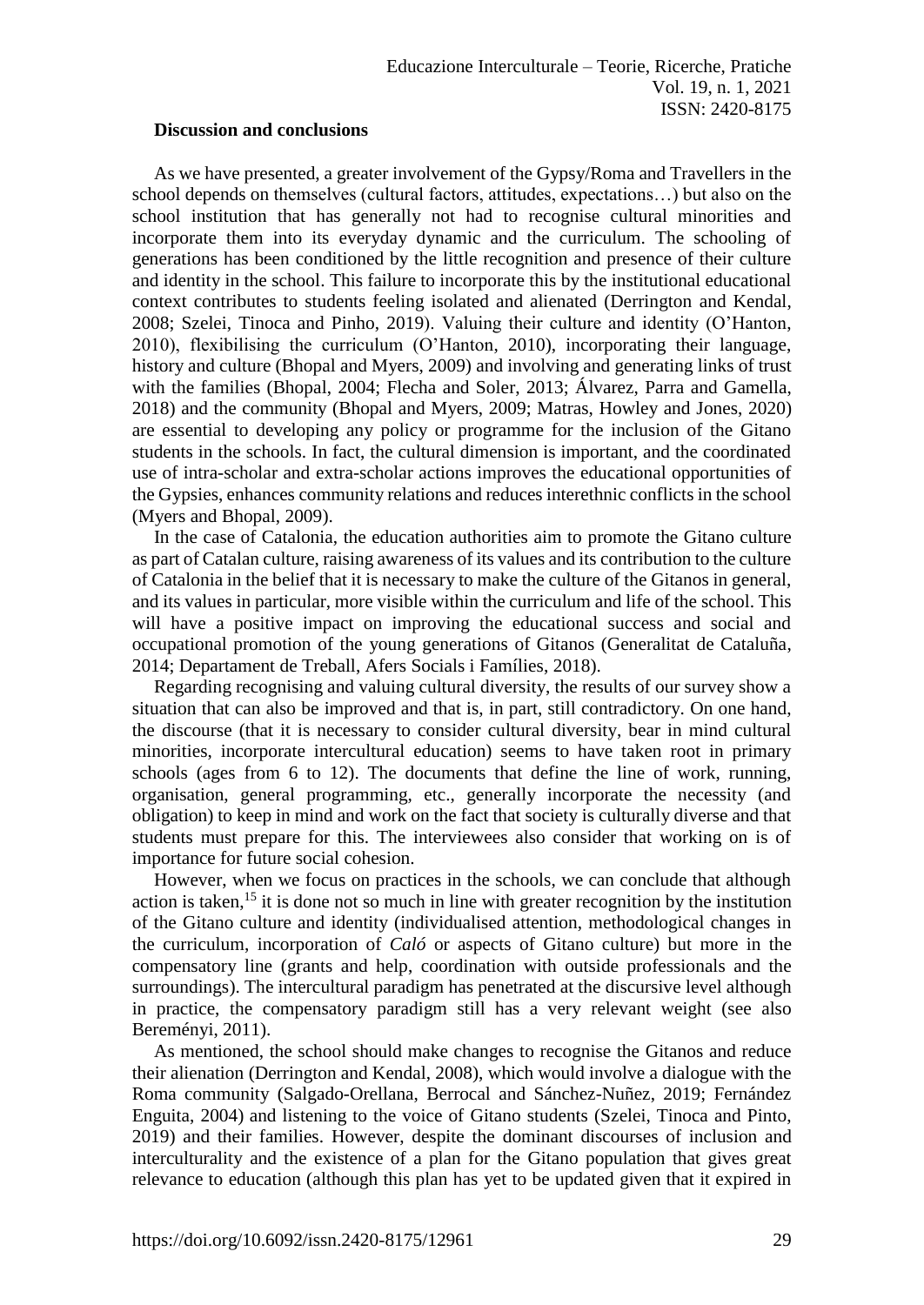2020; see: Departament de Treball, Afers Socials i Famílies, 2018) the presence of the Gitano culture in the Catalan education system is still minimal. Whether this is due to resistance from the schools (that include it in the documents but do not develop it fully) or the educational administrations who do not pressure the schools to take it further, in Catalonia (a society that has been characterised by its recognition of cultural diversity (Direcció General d'Atenció a la Família i Comunitat Educativa, 2018, 2018a) coherent with the demands for recognition of its own within Spain) has yet to overcome the dominant link between the presence of Gitano students/families in the school and the necessity for compensation. The challenge, as in other contexts, is to maximise full inclusion. Together with the measures necessary to equalise opportunities, the knowledge, visibility and appreciation of minority cultures in the centre has to be enhanced if the aim is for the minorities to perceive the school as theirs.

#### **Notes**

<sup>1</sup>Following Parra, Álvarez & Gamella (2017) among others, we use the term *Gitano* as this is what is commonly used by the members of this minority in Spain to refer to themselves both in public and private. Of course, when we refer to other authors and their work, we maintain the terminology they use.

<sup>2</sup>The project has been financed through the Recercaixa programme (specifically the project *Diversidad cultural e igualdad de oportunidades en la escuela*; call Recercaixa2015) and State Programme for R+D+i Oriented to the Challenges of Society (Ministry of Science, Innovation and Universities, resolution CSO2017-84872-R).

<sup>3</sup>For more details about the attitudes of teachers towards Gitano pupils, see: Bhopal (2011); Bereményi (2011); Makarova, Gilde and Birman (2019); Matras, Howley and Jones (2020).

<sup>4</sup> A presentation of compensation in education in Spain can be found at: Garreta (2003a; 2006); Rambla and Bonal (2007); Tarabini (2015); Rujas (2020).

<sup>5</sup>This document presents the Spanish strategy regarding the Gitano population from 2012 to 2020 and in the specific case of education, it presents the following general targets: increase the number of Gitano pupils in pre-school education, universalise schooling and increase the academic success of Gitanos in primary education, raise the number completing compulsory secondary education and the rate of academic success of Gitano students in this stage, and increase the educational level of the adult Gitano population.

<sup>6</sup> More information in: [http://ensenyament.gencat.cat/ca/arees-actuacio/centres-serveis](http://ensenyament.gencat.cat/ca/arees-actuacio/centres-serveis-educatius/projectes-educatius/comunitat-educativa-entorn/promocio-escolar/)[educatius/projectes-educatius/comunitat-educativa-entorn/promocio-escolar/](http://ensenyament.gencat.cat/ca/arees-actuacio/centres-serveis-educatius/projectes-educatius/comunitat-educativa-entorn/promocio-escolar/) (consulted on the 15/04/21).

 $\sigma$ <sup>7</sup>Catalan autonomous administration with power over education.

<sup>8</sup> Remember that the analysis focusses on the schools that have this kind of students ( $n = 160$ ), as that over all the schools where the survey was carried out  $(n = 545)$ , the average percentage of Gitano students was 2.56%.

<sup>9</sup> This answer rose in parallel with the number of Gitano children in the interviewees' schools. It was 48.6% when this presence was 5% or less, 54.1% when it was between 6% and 20% rising to 71.4% when the number was above 20%. Remember that they tend to be enrolled in schools with lower socioeconomic levels.

<sup>10</sup>For more details, consult[: http://xtec.gencat.cat/ca/comunitat/entorn\\_pee/](http://xtec.gencat.cat/ca/comunitat/entorn_pee/) (consulted on the 15/04/21).

<sup>11</sup> Name given to the language of the Gitanos in Spain. For more details, see Gamella, Fernández and Adiego (2015).

 $12$  The document that defines how the school works: the guidelines that differentiate it from other centres, actions for adaptation to the surroundings, lines of attention to diversity, the medium-term targets, and breakdown of the main lines of organisation that are detailed in the curricular project, etc.

<sup>13</sup> Compiled by attributing a value of 4 to the response «a lot» with, 3 to «quite a lot», «little» with 2 and «none» for 1.

<sup>14</sup> It should be recalled that the Catalan education administration aims to enhance the visibility of Gitano culture and values in the school curriculum and in the daily life of the school.

<sup>15</sup> However, if we look back and reread texts from the end of the 1990s or the early 2000s, the evolution can be seen as positive although improvable and slow (see, Palaudàrias, 1998; Garreta, 2003, 2003a, 2006, 2014).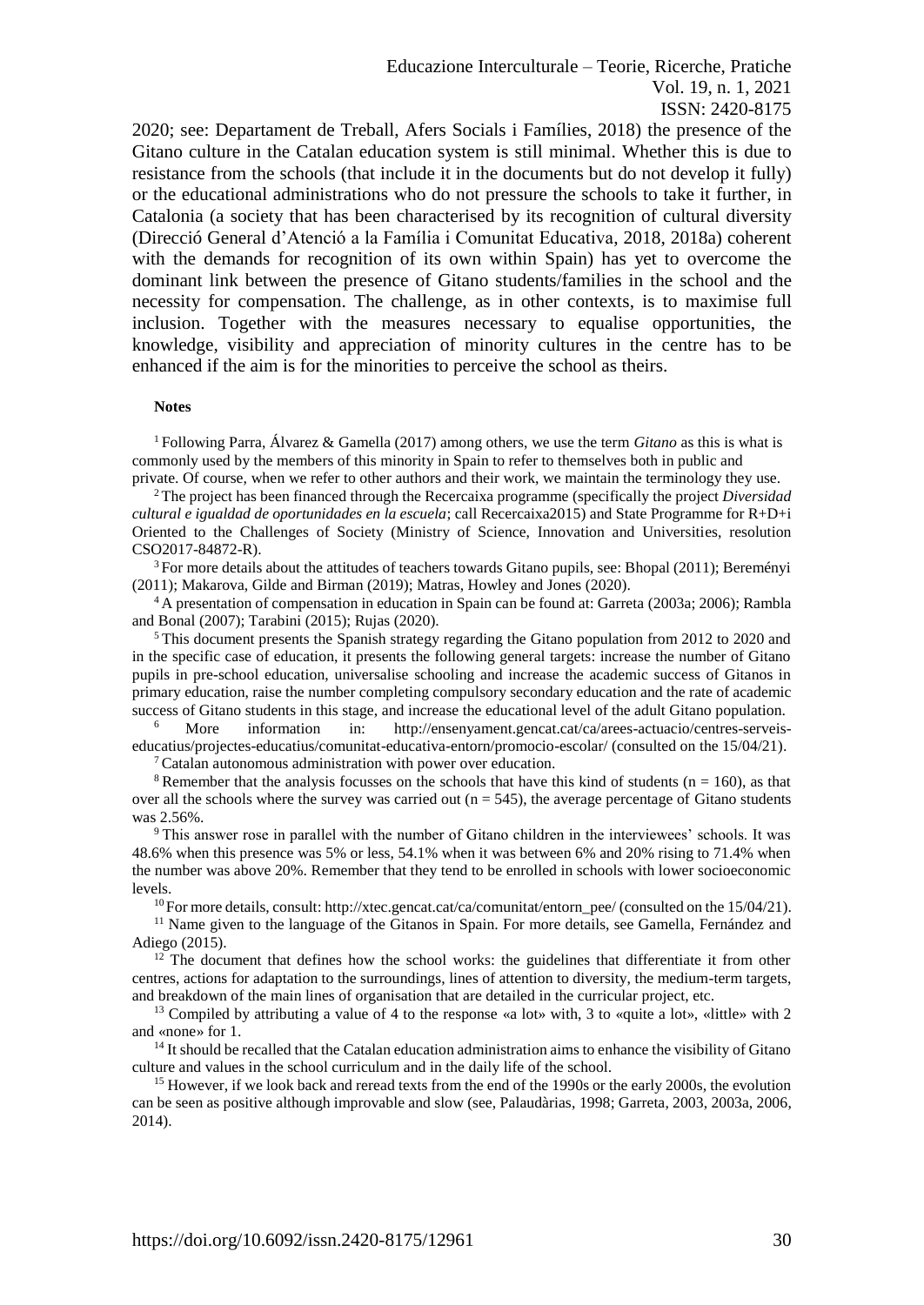#### **Bibliography**

- Abajo J.E. and Carrasco S. (2004), *Experiencias y trayectorias de éxito escolar de gitanos y gitanas en España*, Madrid, Instituto de la Mujer.
- Álvarez A., Parra I. and Gamella J.F. (2018), *Reasons for the underachievement and school drop out of Spanish Romani adolescents. A mixed methods participatory study*. In «International Journal of Intercultural Relations», Vol. 63, pp. 113-127.
- Bereményi B.Á. (2011), *Intercultural policies and the contradictory views of teachers: the Roma in Catalonian schools*. In «Intercultural Education», Vol. 22, n. 5, pp. 355-369.
- Bhopal K. (2004), *Gypsy Travellers and education: Changing needs and changing perceptions*. In «British Journal of Educational Studies», Vol. 52, pp. 47-64.
- Bhopal K. (2011), *'This is a school, it's not a site': Teachers' attitudes towards Gypsy and Travellers pupils in schools in England, UK*. In «British Educational Research Journal», Vol. 37, pp. 465-483.
- Bhopal K. and Myers M. (2009), *Gypsy, Roma and Traveller pupils in schools in the UK: Inclusion and 'good practice'*. In «International Journal of Inclusive Education», Vol. 13, pp. 299-314.
- Brüggemann C. (2014), *Romani culture and academic success: arguments against the belief in a contradiction*. In «Intercultural Education», Vol. 25, n. 6, pp. 439-452.
- Damonti P. and Arza J. (2014), *Exclusión en la comunidad gitana. Una brecha social que persiste y se agrava*. Documento de trabajo 3.5 para el VII Informe Fundación FOESSA*.* In [http://www.foessa2014.es/informe/uploaded/documentos\\_trabajo/15102014151523\\_8331.pd](http://www.foessa2014.es/informe/uploaded/documentos_trabajo/15102014151523_8331.pdf) [f](http://www.foessa2014.es/informe/uploaded/documentos_trabajo/15102014151523_8331.pdf) (consulted on the 15/04/21).
- Decree 150/2017. Diari Oficial de la Generalitat de Catalunya, number 7477 of 19/10 2017. In <http://portaldogc.gencat.cat/utilsEADOP/PDF/7477/1639867.pdf> (consulted on the 15/04/21).
- Departament de Benestar Social i Família (2014), *Plan integral del pueblo gitano de Cataluña 2014-16*, Barcelona, Departament de Benestar Social i Família. In https://treballiaferssocials.gencat.cat/web/.content/03ambits\_tematics/18\_accio\_comunitaria \_i\_voluntariat/01\_accio\_comunitaria/04\_pla\_integral\_poble\_gitano/pipg-es.pdf (consulted on the 15/04/21).
- Departament de Treball, Afers Socials i Famílies (2018), *Plan integral del pueblo gitano en Cataluña 2017-2020*, Barcelona, Generalitat de Catalunya. Available from: [http://treballiaferssocials.gencat.cat/web/.content/01departament/08publicacions/ambits\\_tem](http://treballiaferssocials.gencat.cat/web/.content/01departament/08publicacions/ambits_tematics/inclusio_i_cohesio_social/Planintegraldelpueblogitano/Plan-Integral-Pueblo-Gitano-17-20_Digital.pdf) [atics/inclusio\\_i\\_cohesio\\_social/Planintegraldelpueblogitano/Plan-Integral-Pueblo-Gitano-](http://treballiaferssocials.gencat.cat/web/.content/01departament/08publicacions/ambits_tematics/inclusio_i_cohesio_social/Planintegraldelpueblogitano/Plan-Integral-Pueblo-Gitano-17-20_Digital.pdf)[17-20\\_Digital.pdf](http://treballiaferssocials.gencat.cat/web/.content/01departament/08publicacions/ambits_tematics/inclusio_i_cohesio_social/Planintegraldelpueblogitano/Plan-Integral-Pueblo-Gitano-17-20_Digital.pdf) (consulted on the 15/04/21).
- Derrington C. and Kendall S. (2008), *Challenges and barriers to secondary education: the experiences of young Gypsy Traveller students in English secondary schools*. In «Social Policy and Society», Vol. 7, n. 1, pp. 1-10.
- Direcció General d'Atenció a la Família i Comunitat Educativa (2018), *Propostes per avançar en l'educació intercultural*, Barcelona, Generalitat de Catalunya. In [http://xtec.gencat.cat/web/.content/projectes/intercultural/documentacio/Propostes-per](http://xtec.gencat.cat/web/.content/projectes/intercultural/documentacio/Propostes-per-avancar-en-leducacio-intercultural_GT-coordinat-per-en-X.-Besalu.pdf)[avancar-en-leducacio-intercultural\\_GT-coordinat-per-en-X.-Besalu.pdf](http://xtec.gencat.cat/web/.content/projectes/intercultural/documentacio/Propostes-per-avancar-en-leducacio-intercultural_GT-coordinat-per-en-X.-Besalu.pdf) (consulted on the 15/04/21).
- Direcció General d'Atenció a la Família i Comunitat Educativa (2018a), *Orientacions sobre el tractament de la igualtat de gènere i la diversitat cultural en el material didàctic*, Barcelona, Generalitat de Catalunya. In [http://xtec.gencat.cat/web/.content/projectes/intercultural/documentacio/orientacions-](http://xtec.gencat.cat/web/.content/projectes/intercultural/documentacio/orientacions-050318-v2.pdf)[050318-v2.pdf](http://xtec.gencat.cat/web/.content/projectes/intercultural/documentacio/orientacions-050318-v2.pdf) (consulted on the 15/04/21).
- European Commission (2019), *Communication from the commission to the european parliament and the Council. Report on the implementation of national Roma integration strategies – 2019*. Brussels, European Commission. In [https://eur-lex.europa.eu/legal-](https://eur-lex.europa.eu/legal-content/ES/TXT/?qid=1569439783533&uri=CELEX:52019DC0406)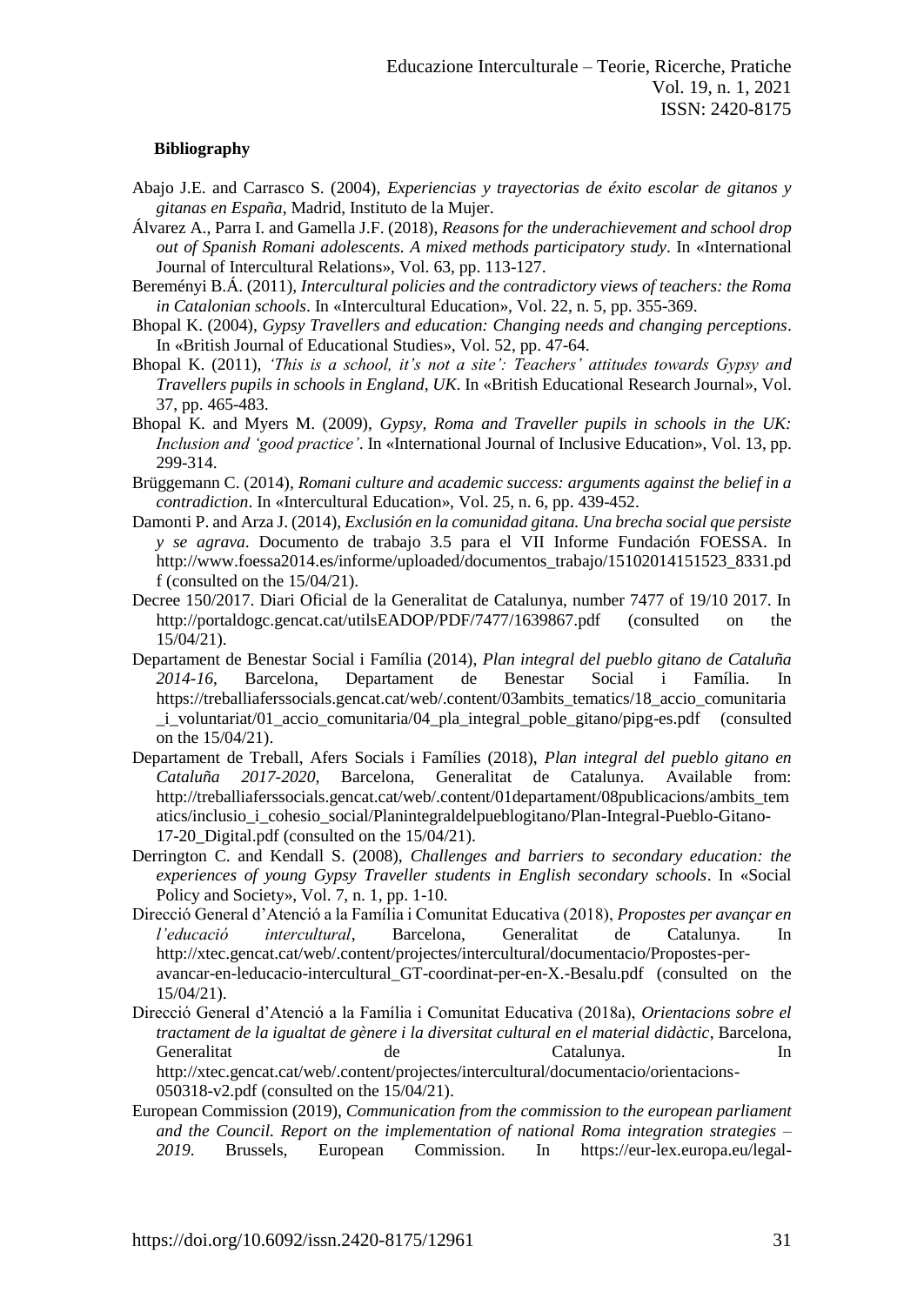[content/ES/TXT/?qid=1569439783533&uri=CELEX:52019DC0406](https://eur-lex.europa.eu/legal-content/ES/TXT/?qid=1569439783533&uri=CELEX:52019DC0406) (consulted on the 15/04/21).

- European Roma and Travellers Forum (2016), *Fact sheet on the situtation of Roma in Spain*, Strasbourg, European Roma and Travellers Forum. In [http://presenciagitana.org/The\\_situation\\_of\\_Roma\\_in\\_Spain\\_06012016.pdf](http://presenciagitana.org/The_situation_of_Roma_in_Spain_06012016.pdf) (consulted on the 15/04/21).
- European Union Agency for Fundamental Rights (2014), *Education: the situation of Roma in 11 EU Member States*, Luxembourg, Publications Office of the European Union. In <http://fra.europa.eu/en/publication/2014/education-situation-roma-11-eu-member-states> (consulted on the 15/04/21).
- Fernández Enguita M. (1996), *Escuela y etnicidad. El caso del pueblo gitano*, Granada, Laboratorio de Estudios Interculturales.
- Fernández-Enguita M. (2004), *School and ethnicity: the case of gypsies*. In «Pedagogy, Culture and Society», Vol. 12, n. 2, pp. 201-216.
- Flecha R. and Soler M. (2013), *Turning difficulties into possibilities: engaging Roma families and students in school through dialogic learning*. In «Cambridge Journal of Education», Vol. 43, n. 4, pp. 451-465.
- Fundación Secretariado Gitano (2006), *La educación. Un proyecto compartido. Claves y estrategias para la inclusión educativa de jóvenes gitanos*, Madrid, Fundación Secretariado Gitano. In [https://www.gitanos.org/upload/17/29/1.5.0-](https://www.gitanos.org/upload/17/29/1.5.0-EDU_La_educacion._Un_proyecto_compartdo.pdf) EDU La educacion. Un proyecto compartdo.pdf (consulted on the 15/04/21).
- Fundación Secretariado Gitano (2013), *El alumnado gitano en secundaria. Un estudio comparado*, Madrid, Ministerio de Educación, Cultura y Deporte.
- Gamella J.F., Fernández C. and Adiego I.X. (2015), *The long agony of Hispanoromani. The remains of Caló in the speech of Spanish Gitanos*. In «Romani Studies», Vol. 4, n. 25(1), pp. 53-93.
- Garreta J. (2003), *El espejismo intercultural. La escuela de Cataluña ante la diversidad cultural*, Madrid, Centro de Investigación y Documentación Educativa.
- Garreta J. (2003a), *La integración sociocultural de las minorías étnicas: inmigrantes y gitanos*, Barcelona, Anthropos.
- Garreta J. (2006), *Ethnic minorities and the Spanish and Catalan educational systems: From exclusion to intercultural education*. In «International Journal of Intercultural Relations», Vol. 30, pp. 261-279.
- Garreta J. (2014), *La interculturalidad en el sistema educativo, logros y retos*. In «Gazeta de Antropología», Vol. 30, n. 2, pp. 1-26.
- Garrido M.J. and Torres J. (1986), *El problema de la educación de la población gitana*. In T. San Román (edited by), *Entre La marginación y el racismo*, Barcelona, Alianza, pp. 129-140.
- Gobbo F. (2009), *The INSERTRom project in Turin (Italy): Outcomes and reflections*. In «Intercultural Education», Vol. 20, n. 6, pp. 523-535.
- Laparra M. (edited by) (2011), *Diagnóstico social de la comunidad gitana en España. Un análisis contrastado de la encuesta del CIS a hogares de población gitana 2007*, Madrid, Ministerio de Sanidad, Política Social e Igualdad.
- Llevot N. and Bernad O. (2019), *Cultural Diversity and Equal Opportunities in the Catalan School (Spain): challenges and prospects*. In «*Educazione Interculturale. Teorie, Ricerche, Pratiche*», Vol. 17, n. 2, pp. 76-92. In [https://rivistedigitali.erickson.it/educazione](https://rivistedigitali.erickson.it/educazione-interculturale/)[interculturale/](https://rivistedigitali.erickson.it/educazione-interculturale/)
- Llevot N. and Garreta J. (2013), *Les familles gitanes et l'école en Espagne: de l'exclusion à l'inclusion*. In «Orientamenti Pedagogici. Rivista Internazionale di Scienze dell'Educazione», Vol. 60, n. 2, pp. 381-396.
- Lloyd G. and McCluskey G. (2008), *Education and Gypsies/Travellers: 'contradictions and significant silences'*. In «International Journal of Inclusive Education», Vol. 12, n. 4, pp. 331- 345.
- López M. (2011), *La inserción educativa de la comunidad gitana: ¿realidad o espejismo?*. In M. Laparra (edited by), *Diagnóstico social de la comunidad gitana en España. Un análisis*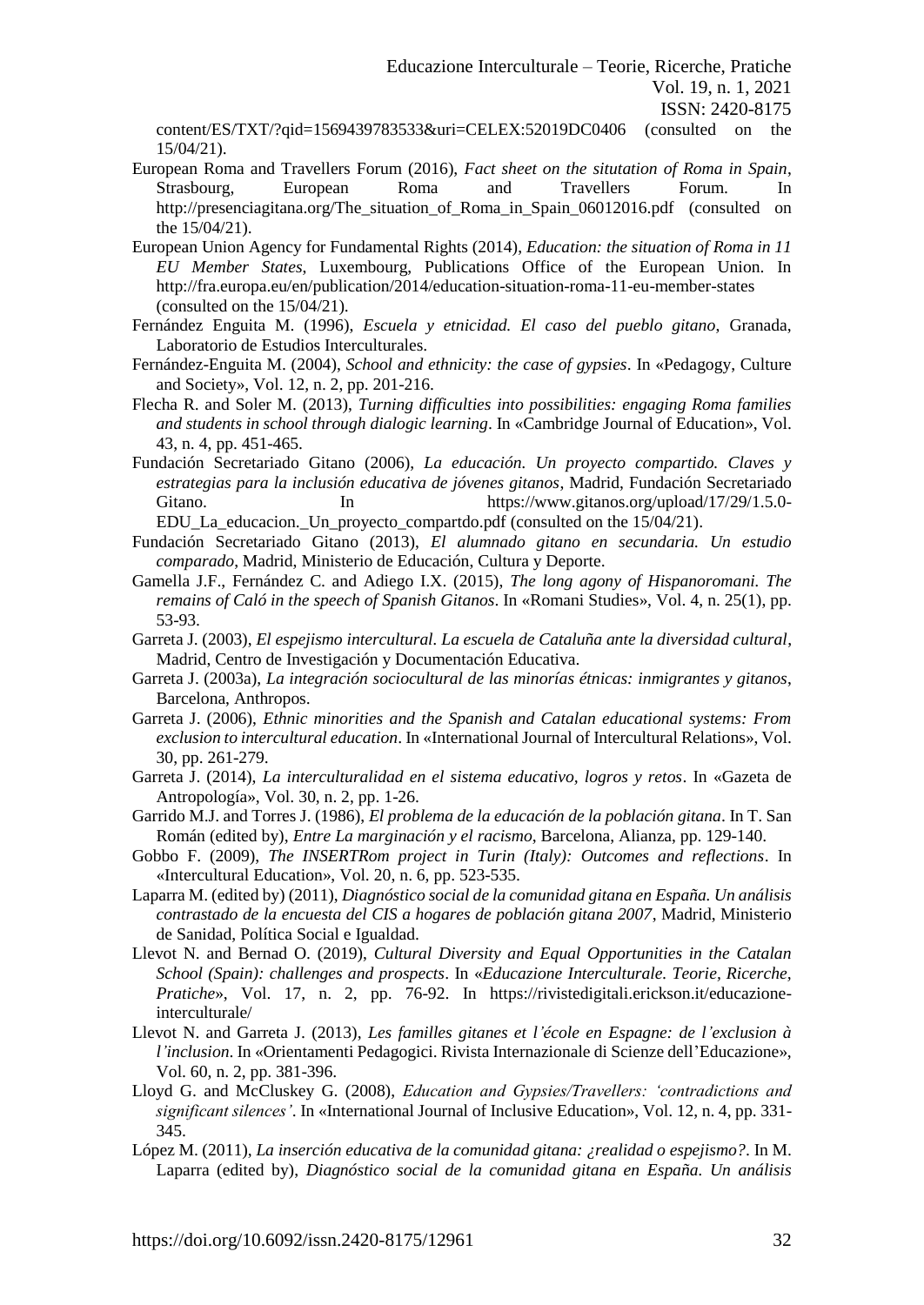*contrastado de la encuesta del CIS a hogares de población gitana 2007*, Madrid, Ministerio de Sanidad, Política Social e Igualdad, pp. 73-115.

- Macías-Aranda F., Sordé-Martí T., Amador-López J. and Aubert Simon A. (2020), *Moving towards Roma inclusion in Spain. Through successful educational actions*. In A. Óhidy and K.R. Forray (edited by), *Lifelong learning and the Roma minority in Western and Southern Europ*e, Bingley, Emerald Publishing Limited, pp. 139-162.
- Makarova E., Gilde J. and Birman D. (2019), *Teachers as risk and resource factors in minority students' school adjustment: an integrative review of qualitative research on acculturation*. In «Intercultural Education», Vol. 30, n. 5, pp. 448-477.
- Márquez M.J. and Padua D. (2016), *Comunidad gitana y educación pública. La necesidad de construir un proyecto social y educativo compartido*. In «Revista Interuniversitaria de Formación del Profesorado», Vol. 30, n. 1, pp. 91-101.
- Matras Y., Howley G. and Jones C. (2020), *Attitudes to the language and identity of Romanian Roma migrants in a UK school setting*. In «Intercultural Education», Vol. 31, pp. 359-375.
- Messing V. (2008), *Good practices addressing school integration of Roma/Gypsy children in Hungary*. In «Intercultural Education», Vol. 19, n. 5, pp. 461-473.
- Ministerio de Sanidad, Servicios Sociales e Igualdad (2012), *Estrategia Nacional para la Inclusión Social de la Población Gitana en España 2012-2020*, Madrid, Ministerio de Sanidad, Servicios Sociales e Igualdad. In <https://www.mscbs.gob.es/va/ssi/familiasInfancia/PoblacionGitana/estrategiaNacional.htm> (consulted on the 15/04/21).
- Ministerio de Sanidad, Servicios Sociales e Igualdad (2018), *Estrategia nacional para la inclusión social de la población gitana 2011-2020. Plan operativo 2018-2020*, Madrid, Ministerio de Sanidad, Servicios Sociales e Igualdad. In [https://www.mscbs.gob.es/ssi/familiasInfancia/PoblacionGitana/docs/PlanOperativo2018\\_2](https://www.mscbs.gob.es/ssi/familiasInfancia/PoblacionGitana/docs/PlanOperativo2018_20PG.pdf) [0PG.pdf](https://www.mscbs.gob.es/ssi/familiasInfancia/PoblacionGitana/docs/PlanOperativo2018_20PG.pdf) (consulted on the 15/04/21).
- Muñoz Sedano A. (1989), *La escolarización de los niños gitanos e itinerantes en España*, Madrid, Informe para la Comisión de las Comunidades Europeas (unpublished).
- Myers M. (2018), *Gypsy students in the UK: The impact of 'mobility' on education*. In «Race Ethnicity and Education», Vol. 21, n. 3, pp. 353-369.
- Myers M. and Bhopal K. (2009), *Gypsy, Roma and Traveller children in schools: understandings of community and safety*. In «British Journal of Educational Studies», Vol. 57, n. 4, pp. 417- 434.
- O'Hanton C. (2010), *Whose education? The inclusion of gypsy/travellers: continuing culture and tradition through the right to choose educational opportunities to support their social and economic mobility*. In «Compare», Vol. 40, n. 2, pp. 239-255.
- Padilla M.T., González J. and Soria A. (2017), *Gitanos en la universidad: un estudio de caso de trayectorias de éxito en la Universidad de Sevilla*. In «Revista de Educación», Vol. 377, pp. 187-211.
- Palaudàrias J.M. (1998), *Análisis de la política educativa en la escolarización de las minorías culturales en Catalunya*. In X. Besalú and J.M.Palaudàrias (edited by), *La educación intercultural en Europa*, Barcelona, Pomares-Corredor, pp. 171-180.
- Parra I., Álvarez A. and Gamella J.F. (2017), *Un conflicto silenciado: procesos de segregación, retraso curricular y abandono escolar de los adolescentes gitanos*. In «Revista de Paz y Conflictos», Vol. 10, n. 1, pp. 36-60.
- Piasere L. (2012), *Che cos'è l'antiziganismo?*. In «Antropologia e Teatro. Rivista di Studi», Vol. 3, pp. 126-149.
- Piasere L. (2018), *Antigitanismo*, Buenos Aires, Voria Stefanovsky Editores.
- Rambla X. and Bonal X. (2007), *The limits of compensatory education in Spain: A comparative analysis of some Autonomous Governments*. In W.T. Pink and G.W. Noblit (edited by), *International Handbook of Urban Education*, New York, Springer International Handbooks of Education, pp. 505-521.